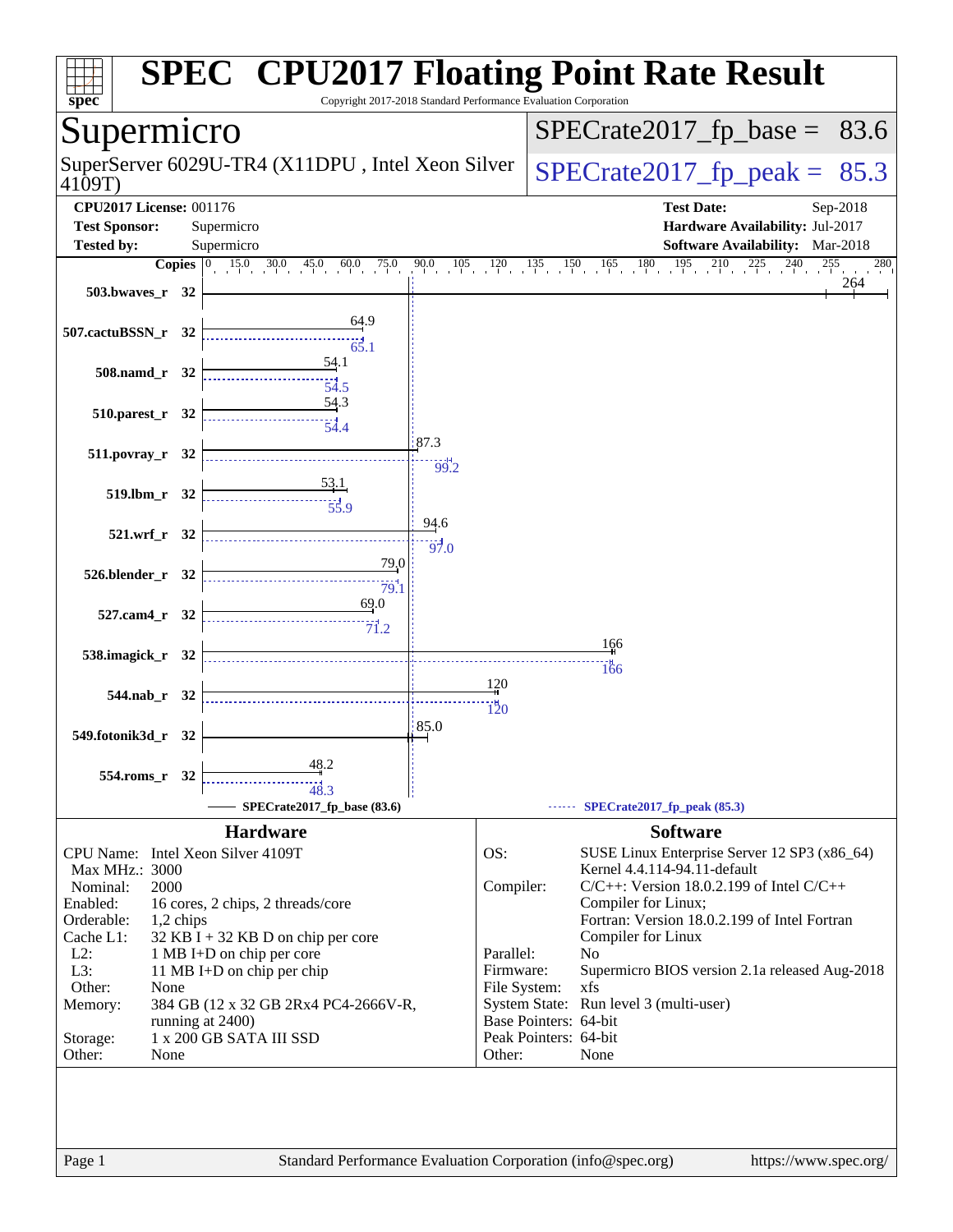

Copyright 2017-2018 Standard Performance Evaluation Corporation

### Supermicro

4109T) SuperServer 6029U-TR4 (X11DPU, Intel Xeon Silver  $\big|$  [SPECrate2017\\_fp\\_peak =](http://www.spec.org/auto/cpu2017/Docs/result-fields.html#SPECrate2017fppeak) 85.3

 $SPECTate2017_fp\_base = 83.6$ 

**[CPU2017 License:](http://www.spec.org/auto/cpu2017/Docs/result-fields.html#CPU2017License)** 001176 **[Test Date:](http://www.spec.org/auto/cpu2017/Docs/result-fields.html#TestDate)** Sep-2018 **[Test Sponsor:](http://www.spec.org/auto/cpu2017/Docs/result-fields.html#TestSponsor)** Supermicro **[Hardware Availability:](http://www.spec.org/auto/cpu2017/Docs/result-fields.html#HardwareAvailability)** Jul-2017 **[Tested by:](http://www.spec.org/auto/cpu2017/Docs/result-fields.html#Testedby)** Supermicro **[Software Availability:](http://www.spec.org/auto/cpu2017/Docs/result-fields.html#SoftwareAvailability)** Mar-2018

#### **[Results Table](http://www.spec.org/auto/cpu2017/Docs/result-fields.html#ResultsTable)**

|                                  | <b>Base</b>   |                |       |                |       | <b>Peak</b>    |            |               |                |              |                |              |                |              |
|----------------------------------|---------------|----------------|-------|----------------|-------|----------------|------------|---------------|----------------|--------------|----------------|--------------|----------------|--------------|
| <b>Benchmark</b>                 | <b>Copies</b> | <b>Seconds</b> | Ratio | <b>Seconds</b> | Ratio | <b>Seconds</b> | Ratio      | <b>Copies</b> | <b>Seconds</b> | <b>Ratio</b> | <b>Seconds</b> | <b>Ratio</b> | <b>Seconds</b> | <b>Ratio</b> |
| 503.bwayes_r                     | 32            | 1155           | 278   | 1215           | 264   | 1270           | 253        | 32            | 1155           | 278          | 1215           | 264          | 1270           | 253          |
| 507.cactuBSSN r                  | 32            | 624            | 64.9  | 625            | 64.8  | 624            | 65.0       | 32            | 623            | 65.1         | 623            | 65.1         | 624            | 65.0         |
| $508$ .namd $r$                  | 32            | 561            | 54.2  | 562            | 54.1  | 561            | 54.1       | 32            | 560            | 54.3         | 557            | 54.5         | 558            | 54.5         |
| $510.parest_r$                   | 32            | 1541           | 54.3  | 1546           | 54.2  | 1540           | 54.4       | 32            | 1537           | 54.5         | 1538           | 54.4         | 1542           | 54.3         |
| 511.povray_r                     | 32            | 856            | 87.3  | 856            | 87.3  | 858            | 87.0       | 32            | 753            | 99.2         | 741            | 101          | 754            | 99.2         |
| $519$ .lbm $r$                   | 32            | 577            | 58.4  | 636            | 53.1  | 638            | 52.9       | 32            | 603            | 55.9         | 604            | 55.9         | 606            | 55.6         |
| $521$ .wrf r                     | 32            | 760            | 94.4  | 758            | 94.6  | 758            | 94.6       | 32            | 741            | 96.8         | 739            | 97.0         | 739            | 97.0         |
| 526.blender r                    | 32            | 616            | 79.1  | 617            | 79.0  | 617            | 78.9       | 32            | 616            | 79.1         | 616            | 79.1         | 616            | <u>79.1</u>  |
| 527.cam4 r                       | 32            | 811            | 69.0  | 808            | 69.3  | 812            | 68.9       | 32            | 787            | 71.2         | 786            | 71.2         | 786            | 71.2         |
| 538.imagick_r                    | 32            | 476            | 167   | 479            | 166   | 480            | 166        | 32            | 482            | 165          | 478            | 166          | 479            | <b>166</b>   |
| $544$ .nab r                     | 32            | 455            | 118   | 450            | 120   | 451            | <b>120</b> | 32            | 450            | <b>120</b>   | 454            | 119          | 449            | 120          |
| 549.fotonik3d r                  | 32            | 1367           | 91.2  | 1467           | 85.0  | 1500           | 83.1       | 32            | 1367           | 91.2         | 1467           | 85.0         | 1500           | 83.1         |
| $554$ .roms r                    | 32            | 1055           | 48.2  | 1053           | 48.3  | 1069           | 47.6       | 32            | 1053           | 48.3         | 1052           | 48.3         | 1054           | 48.2         |
| $SPECrate2017$ fp base =<br>83.6 |               |                |       |                |       |                |            |               |                |              |                |              |                |              |

**[SPECrate2017\\_fp\\_peak =](http://www.spec.org/auto/cpu2017/Docs/result-fields.html#SPECrate2017fppeak) 85.3**

Results appear in the [order in which they were run.](http://www.spec.org/auto/cpu2017/Docs/result-fields.html#RunOrder) Bold underlined text [indicates a median measurement.](http://www.spec.org/auto/cpu2017/Docs/result-fields.html#Median)

#### **[Submit Notes](http://www.spec.org/auto/cpu2017/Docs/result-fields.html#SubmitNotes)**

 The numactl mechanism was used to bind copies to processors. The config file option 'submit' was used to generate numactl commands to bind each copy to a specific processor. For details, please see the config file.

#### **[Operating System Notes](http://www.spec.org/auto/cpu2017/Docs/result-fields.html#OperatingSystemNotes)**

Stack size set to unlimited using "ulimit -s unlimited"

#### **[General Notes](http://www.spec.org/auto/cpu2017/Docs/result-fields.html#GeneralNotes)**

Environment variables set by runcpu before the start of the run: LD\_LIBRARY\_PATH = "/home/cpu2017/lib/ia32:/home/cpu2017/lib/intel64:/home/cpu2017/je5.0.1-32:/home/cpu2017/je5.0.1-64"

 Binaries compiled on a system with 1x Intel Core i7-6700K CPU + 32GB RAM memory using Redhat Enterprise Linux 7.5 Transparent Huge Pages enabled by default Prior to runcpu invocation Filesystem page cache synced and cleared with: sync; echo 3> /proc/sys/vm/drop\_caches runcpu command invoked through numactl i.e.: numactl --interleave=all runcpu <etc>

Yes: The test sponsor attests, as of date of publication, that CVE-2017-5754 (Meltdown)

**(Continued on next page)**

| Page 2 | Standard Performance Evaluation Corporation (info@spec.org) | https://www.spec.org/ |
|--------|-------------------------------------------------------------|-----------------------|
|--------|-------------------------------------------------------------|-----------------------|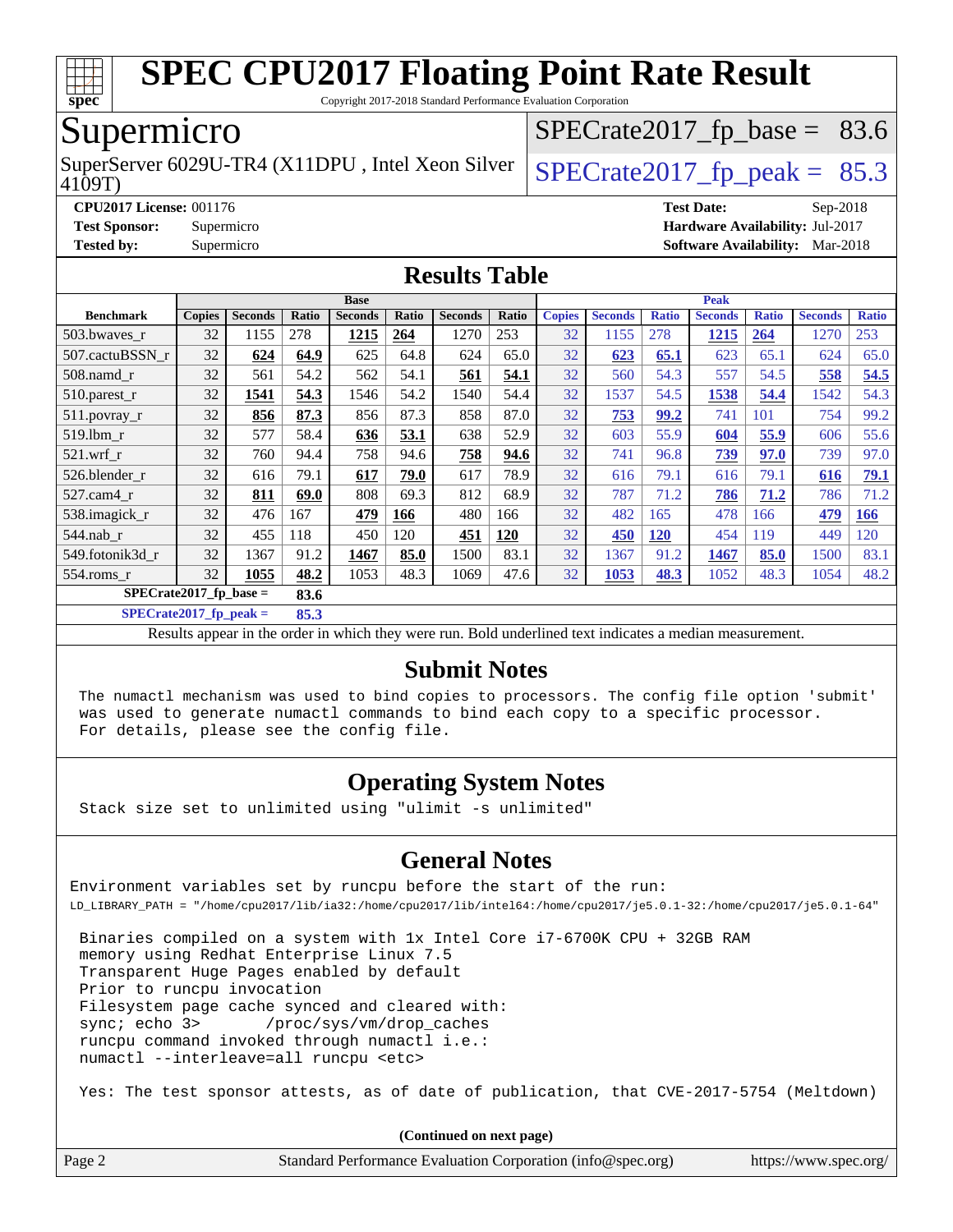

Copyright 2017-2018 Standard Performance Evaluation Corporation

#### Supermicro

4109T) SuperServer 6029U-TR4 (X11DPU, Intel Xeon Silver  $\vert$  [SPECrate2017\\_fp\\_peak =](http://www.spec.org/auto/cpu2017/Docs/result-fields.html#SPECrate2017fppeak) 85.3

 $SPECTate2017_fp\_base = 83.6$ 

**[CPU2017 License:](http://www.spec.org/auto/cpu2017/Docs/result-fields.html#CPU2017License)** 001176 **[Test Date:](http://www.spec.org/auto/cpu2017/Docs/result-fields.html#TestDate)** Sep-2018 **[Test Sponsor:](http://www.spec.org/auto/cpu2017/Docs/result-fields.html#TestSponsor)** Supermicro **[Hardware Availability:](http://www.spec.org/auto/cpu2017/Docs/result-fields.html#HardwareAvailability)** Jul-2017 **[Tested by:](http://www.spec.org/auto/cpu2017/Docs/result-fields.html#Testedby)** Supermicro **[Software Availability:](http://www.spec.org/auto/cpu2017/Docs/result-fields.html#SoftwareAvailability)** Mar-2018

#### **[General Notes \(Continued\)](http://www.spec.org/auto/cpu2017/Docs/result-fields.html#GeneralNotes)**

 is mitigated in the system as tested and documented. Yes: The test sponsor attests, as of date of publication, that CVE-2017-5753 (Spectre variant 1) is mitigated in the system as tested and documented. Yes: The test sponsor attests, as of date of publication, that CVE-2017-5715 (Spectre variant 2) is mitigated in the system as tested and documented.

#### **[Platform Notes](http://www.spec.org/auto/cpu2017/Docs/result-fields.html#PlatformNotes)**

Page 3 Standard Performance Evaluation Corporation [\(info@spec.org\)](mailto:info@spec.org) <https://www.spec.org/> BIOS Settings: LLC prefetch = Enable Power Technology = Custom Power Performance Tuning = BIOS Controls EPB ENERGY\_PERF\_BIAS\_CFG mode = Extreme Performance Hardware P-state = Out of Band Mode XPT Prefetch = Enable Stale AtoS = Enable LLC dead line alloc = Disable SDDC Plus One = Disable ADDDC Sparing = Disable Patrol Scrub = Disable Sysinfo program /home/cpu2017/bin/sysinfo Rev: r5974 of 2018-05-19 9bcde8f2999c33d61f64985e45859ea9 running on linux-ima8 Sat Sep 15 02:26:56 2018 SUT (System Under Test) info as seen by some common utilities. For more information on this section, see <https://www.spec.org/cpu2017/Docs/config.html#sysinfo> From /proc/cpuinfo model name : Intel(R) Xeon(R) Silver 4109T CPU @ 2.00GHz 2 "physical id"s (chips) 32 "processors" cores, siblings (Caution: counting these is hw and system dependent. The following excerpts from /proc/cpuinfo might not be reliable. Use with caution.) cpu cores : 8 siblings : 16 physical 0: cores 0 1 2 3 4 5 6 7 physical 1: cores 0 1 2 3 4 5 6 7 From lscpu: Architecture: x86\_64 CPU op-mode(s): 32-bit, 64-bit Byte Order: Little Endian  $CPU(s):$  32 On-line CPU(s) list: 0-31 Thread(s) per core: 2 **(Continued on next page)**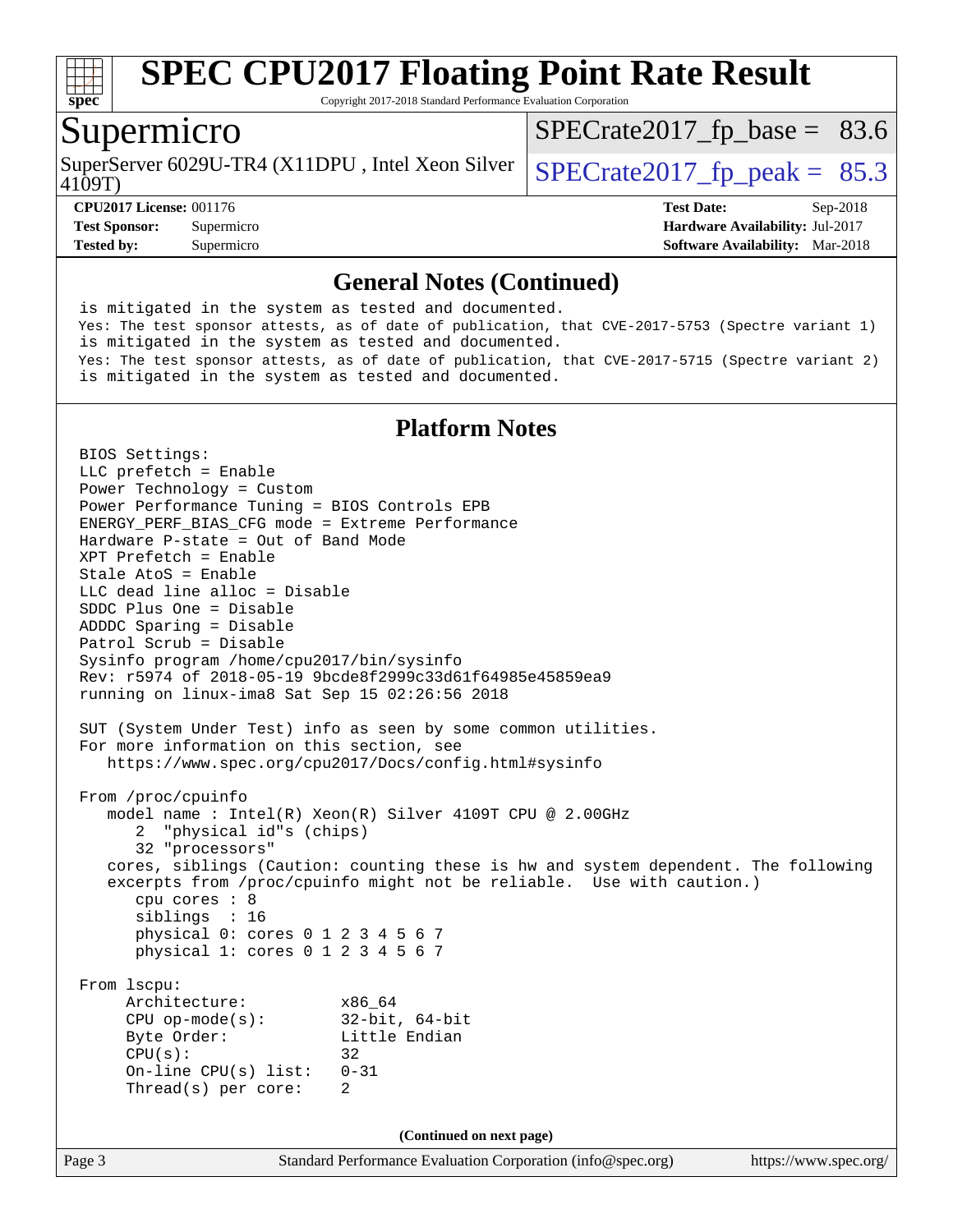

Copyright 2017-2018 Standard Performance Evaluation Corporation

## Supermicro

4109T) SuperServer 6029U-TR4 (X11DPU, Intel Xeon Silver  $\sqrt{\text{SPECrate2017\_fp\_peak}} = 85.3$ 

 $SPECrate2017_fp\_base = 83.6$ 

**[CPU2017 License:](http://www.spec.org/auto/cpu2017/Docs/result-fields.html#CPU2017License)** 001176 **[Test Date:](http://www.spec.org/auto/cpu2017/Docs/result-fields.html#TestDate)** Sep-2018 **[Test Sponsor:](http://www.spec.org/auto/cpu2017/Docs/result-fields.html#TestSponsor)** Supermicro **[Hardware Availability:](http://www.spec.org/auto/cpu2017/Docs/result-fields.html#HardwareAvailability)** Jul-2017 **[Tested by:](http://www.spec.org/auto/cpu2017/Docs/result-fields.html#Testedby)** Supermicro **Supermicro [Software Availability:](http://www.spec.org/auto/cpu2017/Docs/result-fields.html#SoftwareAvailability)** Mar-2018

#### **[Platform Notes \(Continued\)](http://www.spec.org/auto/cpu2017/Docs/result-fields.html#PlatformNotes)**

| Core(s) per socket:                                                                                                                                                                                                           | 8                                                                                                                                                                                                                                                                                                                                                                                                                                                                                                                                                                                                                                                                                                                                                         |  |  |  |
|-------------------------------------------------------------------------------------------------------------------------------------------------------------------------------------------------------------------------------|-----------------------------------------------------------------------------------------------------------------------------------------------------------------------------------------------------------------------------------------------------------------------------------------------------------------------------------------------------------------------------------------------------------------------------------------------------------------------------------------------------------------------------------------------------------------------------------------------------------------------------------------------------------------------------------------------------------------------------------------------------------|--|--|--|
| Socket(s):                                                                                                                                                                                                                    | 2                                                                                                                                                                                                                                                                                                                                                                                                                                                                                                                                                                                                                                                                                                                                                         |  |  |  |
| NUMA $node(s)$ :                                                                                                                                                                                                              | $\overline{a}$                                                                                                                                                                                                                                                                                                                                                                                                                                                                                                                                                                                                                                                                                                                                            |  |  |  |
| Vendor ID:                                                                                                                                                                                                                    | GenuineIntel                                                                                                                                                                                                                                                                                                                                                                                                                                                                                                                                                                                                                                                                                                                                              |  |  |  |
| CPU family:                                                                                                                                                                                                                   | 6                                                                                                                                                                                                                                                                                                                                                                                                                                                                                                                                                                                                                                                                                                                                                         |  |  |  |
| Model:                                                                                                                                                                                                                        | 85                                                                                                                                                                                                                                                                                                                                                                                                                                                                                                                                                                                                                                                                                                                                                        |  |  |  |
| Model name:                                                                                                                                                                                                                   | $Intel(R) Xeon(R) Silver 4109T CPU @ 2.00GHz$                                                                                                                                                                                                                                                                                                                                                                                                                                                                                                                                                                                                                                                                                                             |  |  |  |
| Stepping:                                                                                                                                                                                                                     | 4                                                                                                                                                                                                                                                                                                                                                                                                                                                                                                                                                                                                                                                                                                                                                         |  |  |  |
| CPU MHz:                                                                                                                                                                                                                      | 1999.995                                                                                                                                                                                                                                                                                                                                                                                                                                                                                                                                                                                                                                                                                                                                                  |  |  |  |
| BogoMIPS:<br>Virtualization:                                                                                                                                                                                                  | 3999.99                                                                                                                                                                                                                                                                                                                                                                                                                                                                                                                                                                                                                                                                                                                                                   |  |  |  |
| L1d cache:                                                                                                                                                                                                                    | $VT - x$<br>32K                                                                                                                                                                                                                                                                                                                                                                                                                                                                                                                                                                                                                                                                                                                                           |  |  |  |
| Lli cache:                                                                                                                                                                                                                    | 32K                                                                                                                                                                                                                                                                                                                                                                                                                                                                                                                                                                                                                                                                                                                                                       |  |  |  |
| L2 cache:                                                                                                                                                                                                                     | 1024K                                                                                                                                                                                                                                                                                                                                                                                                                                                                                                                                                                                                                                                                                                                                                     |  |  |  |
| $L3$ cache:                                                                                                                                                                                                                   | 11264K                                                                                                                                                                                                                                                                                                                                                                                                                                                                                                                                                                                                                                                                                                                                                    |  |  |  |
| NUMA $node0$ $CPU(s):$                                                                                                                                                                                                        | $0 - 7$ , 16-23                                                                                                                                                                                                                                                                                                                                                                                                                                                                                                                                                                                                                                                                                                                                           |  |  |  |
| NUMA nodel $CPU(s):$                                                                                                                                                                                                          | $8 - 15, 24 - 31$                                                                                                                                                                                                                                                                                                                                                                                                                                                                                                                                                                                                                                                                                                                                         |  |  |  |
| Flags:                                                                                                                                                                                                                        | fpu vme de pse tsc msr pae mce cx8 apic sep mtrr pge mca cmov                                                                                                                                                                                                                                                                                                                                                                                                                                                                                                                                                                                                                                                                                             |  |  |  |
|                                                                                                                                                                                                                               | pat pse36 clflush dts acpi mmx fxsr sse sse2 ss ht tm pbe syscall nx pdpelgb rdtscp<br>lm constant_tsc art arch_perfmon pebs bts rep_good nopl xtopology nonstop_tsc<br>aperfmperf eagerfpu pni pclmulqdq dtes64 monitor ds_cpl vmx smx est tm2 ssse3 sdbg<br>fma cx16 xtpr pdcm pcid dca sse4_1 sse4_2 x2apic movbe popcnt tsc_deadline_timer aes<br>xsave avx f16c rdrand lahf lm abm 3dnowprefetch ida arat epb invpcid single pln pts<br>dtherm intel_pt rsb_ctxsw spec_ctrl retpoline kaiser tpr_shadow vnmi flexpriority<br>ept vpid fsgsbase tsc_adjust bmil hle avx2 smep bmi2 erms invpcid rtm cqm mpx<br>avx512f avx512dq rdseed adx smap clflushopt clwb avx512cd avx512bw avx512vl xsaveopt<br>xsavec xgetbvl cqm_llc cqm_occup_llc pku ospke |  |  |  |
| /proc/cpuinfo cache data<br>cache size : 11264 KB                                                                                                                                                                             |                                                                                                                                                                                                                                                                                                                                                                                                                                                                                                                                                                                                                                                                                                                                                           |  |  |  |
| physical chip.<br>$available: 2 nodes (0-1)$<br>node 0 size: 193038 MB<br>node 0 free: 181662 MB<br>node 1 size: 193516 MB<br>node 1 free: 185454 MB<br>node distances:<br>node<br>1<br>0<br>21<br>0:<br>10<br>21<br>10<br>1: | From numactl --hardware WARNING: a numactl 'node' might or might not correspond to a<br>node 0 cpus: 0 1 2 3 4 5 6 7 16 17 18 19 20 21 22 23<br>node 1 cpus: 8 9 10 11 12 13 14 15 24 25 26 27 28 29 30 31                                                                                                                                                                                                                                                                                                                                                                                                                                                                                                                                                |  |  |  |
| From /proc/meminfo<br>MemTotal:<br>395832880 kB                                                                                                                                                                               |                                                                                                                                                                                                                                                                                                                                                                                                                                                                                                                                                                                                                                                                                                                                                           |  |  |  |
| (Continued on next page)                                                                                                                                                                                                      |                                                                                                                                                                                                                                                                                                                                                                                                                                                                                                                                                                                                                                                                                                                                                           |  |  |  |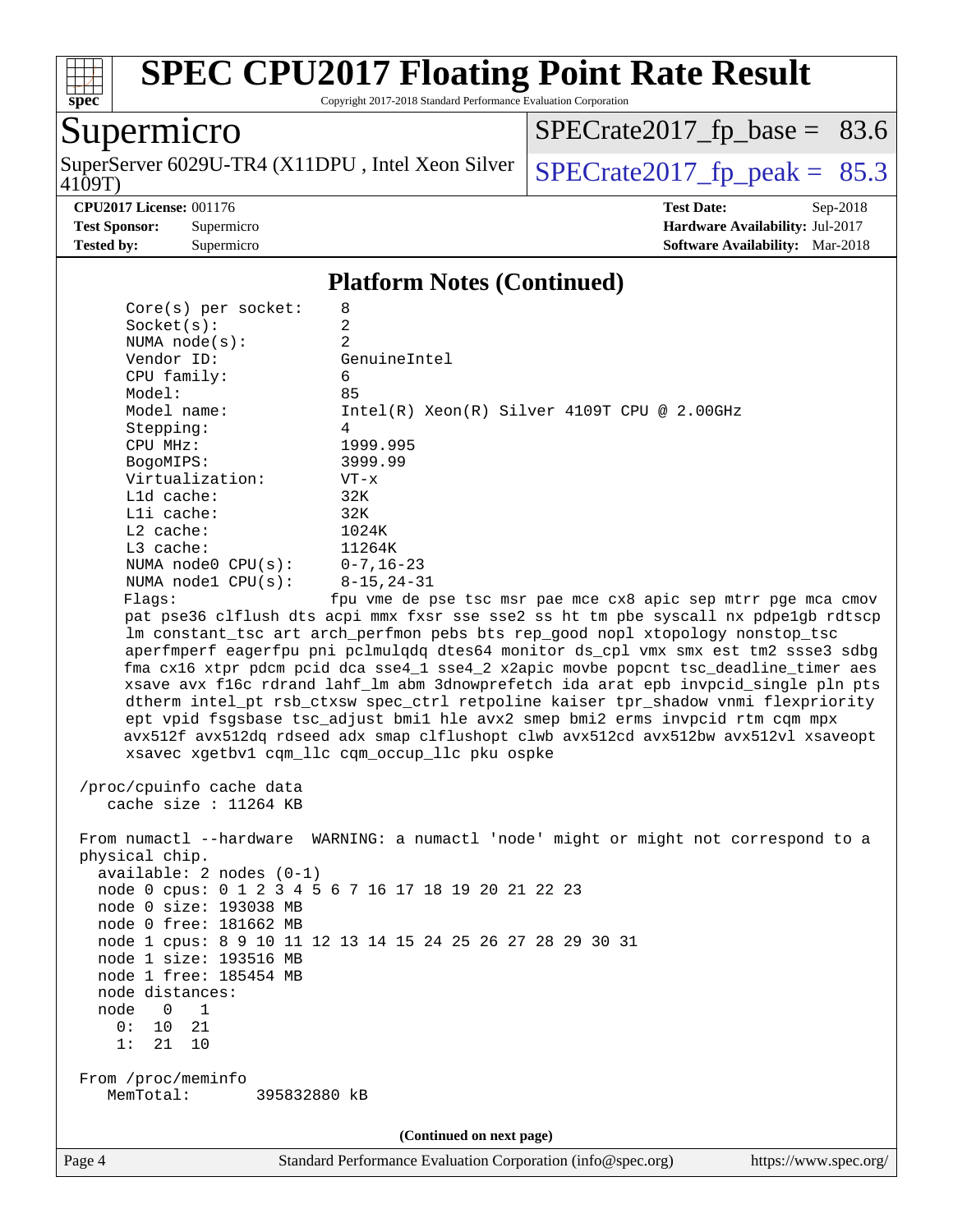

Copyright 2017-2018 Standard Performance Evaluation Corporation

#### Supermicro

SuperServer 6029U-TR4 (X11DPU, Intel Xeon Silver  $\big|$  SPECrate 2017 fp peak = 85.3

 $SPECTate2017_fp\_base = 83.6$ 

4109T)

**[CPU2017 License:](http://www.spec.org/auto/cpu2017/Docs/result-fields.html#CPU2017License)** 001176 **[Test Date:](http://www.spec.org/auto/cpu2017/Docs/result-fields.html#TestDate)** Sep-2018 **[Test Sponsor:](http://www.spec.org/auto/cpu2017/Docs/result-fields.html#TestSponsor)** Supermicro **[Hardware Availability:](http://www.spec.org/auto/cpu2017/Docs/result-fields.html#HardwareAvailability)** Jul-2017 **[Tested by:](http://www.spec.org/auto/cpu2017/Docs/result-fields.html#Testedby)** Supermicro **[Software Availability:](http://www.spec.org/auto/cpu2017/Docs/result-fields.html#SoftwareAvailability)** Mar-2018

#### **[Platform Notes \(Continued\)](http://www.spec.org/auto/cpu2017/Docs/result-fields.html#PlatformNotes)**

HugePages Total: 0 Hugepagesize: 2048 kB From /etc/\*release\* /etc/\*version\* SuSE-release: SUSE Linux Enterprise Server 12 (x86\_64) VERSION = 12 PATCHLEVEL = 3 # This file is deprecated and will be removed in a future service pack or release. # Please check /etc/os-release for details about this release. os-release: NAME="SLES" VERSION="12-SP3" VERSION\_ID="12.3" PRETTY\_NAME="SUSE Linux Enterprise Server 12 SP3" ID="sles" ANSI\_COLOR="0;32" CPE\_NAME="cpe:/o:suse:sles:12:sp3" uname -a: Linux linux-ima8 4.4.114-94.11-default #1 SMP Thu Feb 1 19:28:26 UTC 2018 (4309ff9) x86\_64 x86\_64 x86\_64 GNU/Linux Kernel self-reported vulnerability status: CVE-2017-5754 (Meltdown): Mitigation: PTI CVE-2017-5753 (Spectre variant 1): Mitigation: Barriers CVE-2017-5715 (Spectre variant 2): Mitigation: IBRS+IBPB run-level 3 Sep 14 14:14 SPEC is set to: /home/cpu2017 Filesystem Type Size Used Avail Use% Mounted on /dev/sda4 xfs 145G 21G 124G 15% /home Additional information from dmidecode follows. WARNING: Use caution when you interpret this section. The 'dmidecode' program reads system data which is "intended to allow hardware to be accurately determined", but the intent may not be met, as there are frequent changes to hardware, firmware, and the "DMTF SMBIOS" standard. BIOS American Megatrends Inc. 2.1a 08/23/2018 Memory: 12x NO DIMM NO DIMM 12x Samsung M393A4K40BB2-CTD 32 GB 2 rank 2666, configured at 2400 (End of data from sysinfo program)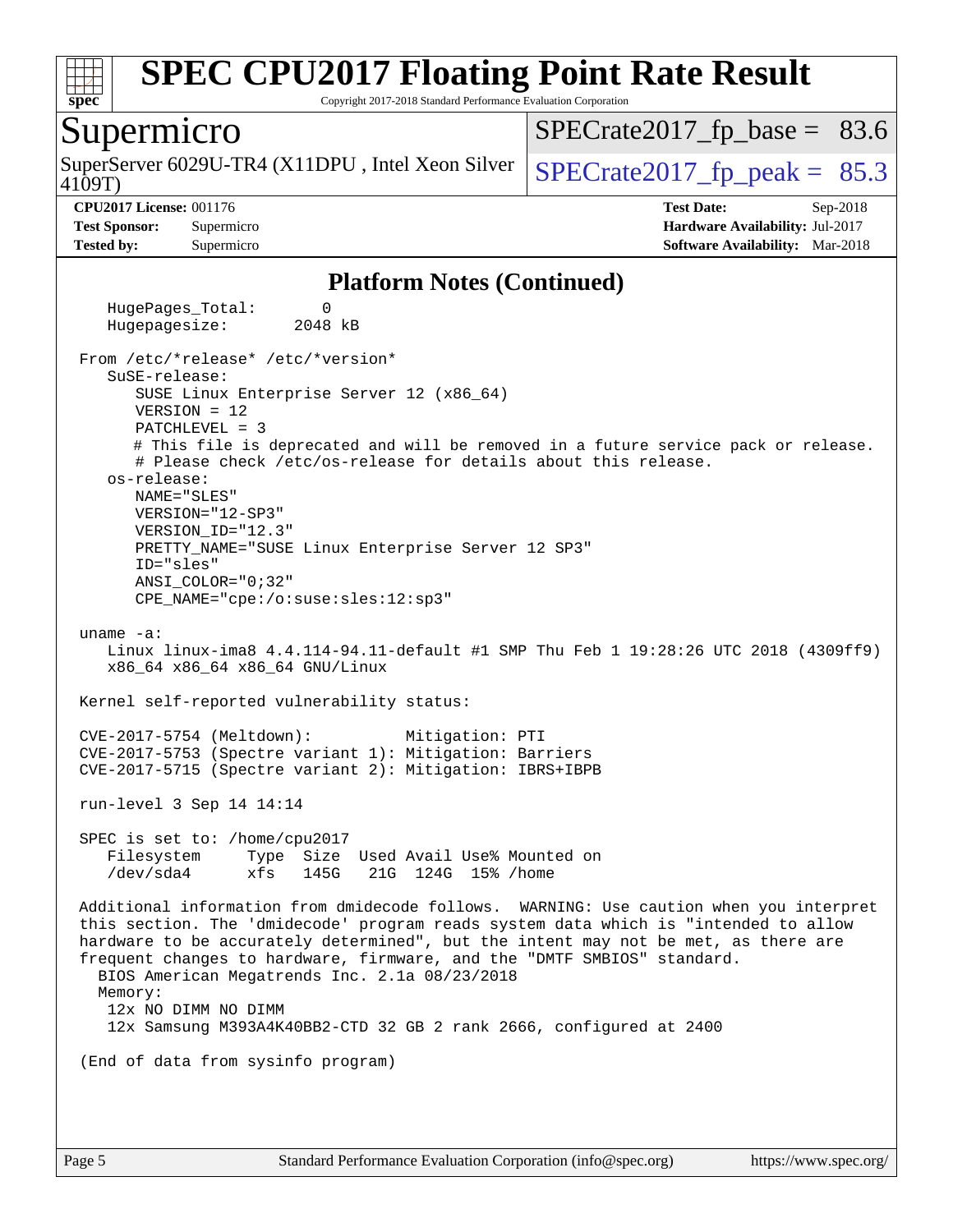

Copyright 2017-2018 Standard Performance Evaluation Corporation

## Supermicro

4109T) SuperServer 6029U-TR4 (X11DPU, Intel Xeon Silver  $\sqrt{\text{SPECrate2017\_fp\_peak}} = 85.3$ 

 $SPECrate2017_fp\_base = 83.6$ 

**[CPU2017 License:](http://www.spec.org/auto/cpu2017/Docs/result-fields.html#CPU2017License)** 001176 **[Test Date:](http://www.spec.org/auto/cpu2017/Docs/result-fields.html#TestDate)** Sep-2018 **[Test Sponsor:](http://www.spec.org/auto/cpu2017/Docs/result-fields.html#TestSponsor)** Supermicro **[Hardware Availability:](http://www.spec.org/auto/cpu2017/Docs/result-fields.html#HardwareAvailability)** Jul-2017 **[Tested by:](http://www.spec.org/auto/cpu2017/Docs/result-fields.html#Testedby)** Supermicro **Supermicro [Software Availability:](http://www.spec.org/auto/cpu2017/Docs/result-fields.html#SoftwareAvailability)** Mar-2018

#### **[Compiler Version Notes](http://www.spec.org/auto/cpu2017/Docs/result-fields.html#CompilerVersionNotes)**

| Page 6                                                                                                                     | Standard Performance Evaluation Corporation (info@spec.org) | https://www.spec.org/ |
|----------------------------------------------------------------------------------------------------------------------------|-------------------------------------------------------------|-----------------------|
|                                                                                                                            | (Continued on next page)                                    |                       |
|                                                                                                                            |                                                             |                       |
| Copyright (C) 1985-2018 Intel Corporation. All rights reserved.                                                            |                                                             |                       |
| icpc (ICC) 18.0.2 20180210<br>Copyright (C) 1985-2018 Intel Corporation. All rights reserved.<br>icc (ICC) 18.0.2 20180210 |                                                             |                       |
| 511.povray_r(peak)<br>CC.                                                                                                  |                                                             |                       |
| Copyright (C) 1985-2018 Intel Corporation. All rights reserved.                                                            |                                                             |                       |
| icpc (ICC) 18.0.2 20180210<br>Copyright (C) 1985-2018 Intel Corporation. All rights reserved.<br>icc (ICC) 18.0.2 20180210 |                                                             |                       |
| CC 511.povray_r(base) 526.blender_r(base, peak)                                                                            |                                                             |                       |
| icpc (ICC) 18.0.2 20180210<br>Copyright (C) 1985-2018 Intel Corporation. All rights reserved.                              |                                                             |                       |
| $CXXC 508.namd_r (peak)$                                                                                                   | __________________________________                          |                       |
| Copyright (C) 1985-2018 Intel Corporation. All rights reserved.                                                            |                                                             |                       |
| icpc (ICC) 18.0.2 20180210                                                                                                 |                                                             |                       |
| CXXC 508.namd_r(base) 510.parest_r(base, peak)                                                                             |                                                             |                       |
| icc (ICC) 18.0.2 20180210<br>Copyright (C) 1985-2018 Intel Corporation. All rights reserved.                               |                                                             |                       |
| $519.1bm_r(peak)$<br>CC.                                                                                                   |                                                             |                       |
| Copyright (C) 1985-2018 Intel Corporation. All rights reserved.                                                            |                                                             |                       |
| icc (ICC) 18.0.2 20180210                                                                                                  |                                                             |                       |
| 519.1bm_r(base) 538.imagick_r(base, peak) 544.nab_r(base, peak)<br>CC.                                                     |                                                             |                       |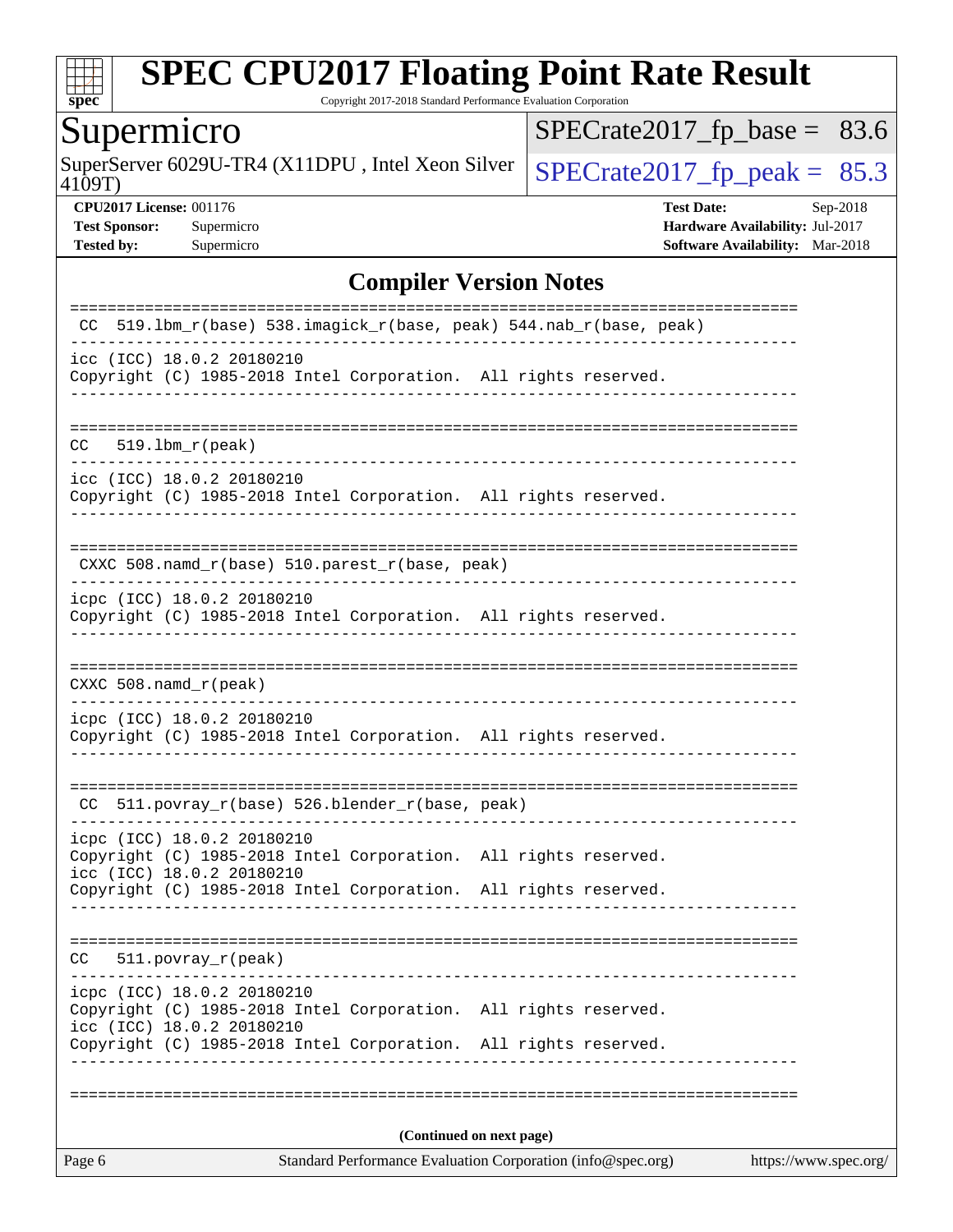

Copyright 2017-2018 Standard Performance Evaluation Corporation

## Supermicro

4109T) SuperServer 6029U-TR4 (X11DPU, Intel Xeon Silver  $\vert$  [SPECrate2017\\_fp\\_peak =](http://www.spec.org/auto/cpu2017/Docs/result-fields.html#SPECrate2017fppeak) 85.3

 $SPECrate2017_fp\_base = 83.6$ 

**[CPU2017 License:](http://www.spec.org/auto/cpu2017/Docs/result-fields.html#CPU2017License)** 001176 **[Test Date:](http://www.spec.org/auto/cpu2017/Docs/result-fields.html#TestDate)** Sep-2018 **[Test Sponsor:](http://www.spec.org/auto/cpu2017/Docs/result-fields.html#TestSponsor)** Supermicro **[Hardware Availability:](http://www.spec.org/auto/cpu2017/Docs/result-fields.html#HardwareAvailability)** Jul-2017 **[Tested by:](http://www.spec.org/auto/cpu2017/Docs/result-fields.html#Testedby)** Supermicro **Supermicro [Software Availability:](http://www.spec.org/auto/cpu2017/Docs/result-fields.html#SoftwareAvailability)** Mar-2018

#### **[Compiler Version Notes \(Continued\)](http://www.spec.org/auto/cpu2017/Docs/result-fields.html#CompilerVersionNotes)**

| FC 507.cactuBSSN_r(base, peak)                                                                                                                                                                                                                                                                    |                                                                          |  |
|---------------------------------------------------------------------------------------------------------------------------------------------------------------------------------------------------------------------------------------------------------------------------------------------------|--------------------------------------------------------------------------|--|
| icpc (ICC) 18.0.2 20180210<br>Copyright (C) 1985-2018 Intel Corporation. All rights reserved.<br>icc (ICC) 18.0.2 20180210<br>Copyright (C) 1985-2018 Intel Corporation. All rights reserved.<br>ifort (IFORT) 18.0.2 20180210<br>Copyright (C) 1985-2018 Intel Corporation. All rights reserved. |                                                                          |  |
|                                                                                                                                                                                                                                                                                                   | FC 503.bwaves_r(base, peak) 549.fotonik3d_r(base, peak) 554.roms_r(base) |  |
| ifort (IFORT) 18.0.2 20180210<br>Copyright (C) 1985-2018 Intel Corporation. All rights reserved.                                                                                                                                                                                                  |                                                                          |  |
| $FC$ 554.roms $r$ (peak)                                                                                                                                                                                                                                                                          |                                                                          |  |
| ifort (IFORT) 18.0.2 20180210<br>Copyright (C) 1985-2018 Intel Corporation. All rights reserved.                                                                                                                                                                                                  |                                                                          |  |
| $CC$ 521.wrf_r(base) 527.cam4_r(base)                                                                                                                                                                                                                                                             |                                                                          |  |
| ifort (IFORT) 18.0.2 20180210<br>Copyright (C) 1985-2018 Intel Corporation. All rights reserved.<br>icc (ICC) 18.0.2 20180210<br>Copyright (C) 1985-2018 Intel Corporation. All rights reserved.                                                                                                  |                                                                          |  |
| 521.wrf_r(peak) 527.cam4_r(peak)<br>CC                                                                                                                                                                                                                                                            |                                                                          |  |
| ifort (IFORT) 18.0.2 20180210<br>Copyright (C) 1985-2018 Intel Corporation. All rights reserved.<br>icc (ICC) 18.0.2 20180210<br>Copyright (C) 1985-2018 Intel Corporation. All rights reserved.                                                                                                  |                                                                          |  |

### **[Base Compiler Invocation](http://www.spec.org/auto/cpu2017/Docs/result-fields.html#BaseCompilerInvocation)**

[C benchmarks:](http://www.spec.org/auto/cpu2017/Docs/result-fields.html#Cbenchmarks) [icc -m64 -std=c11](http://www.spec.org/cpu2017/results/res2018q4/cpu2017-20181002-09042.flags.html#user_CCbase_intel_icc_64bit_c11_33ee0cdaae7deeeab2a9725423ba97205ce30f63b9926c2519791662299b76a0318f32ddfffdc46587804de3178b4f9328c46fa7c2b0cd779d7a61945c91cd35)

**(Continued on next page)**

Page 7 Standard Performance Evaluation Corporation [\(info@spec.org\)](mailto:info@spec.org) <https://www.spec.org/>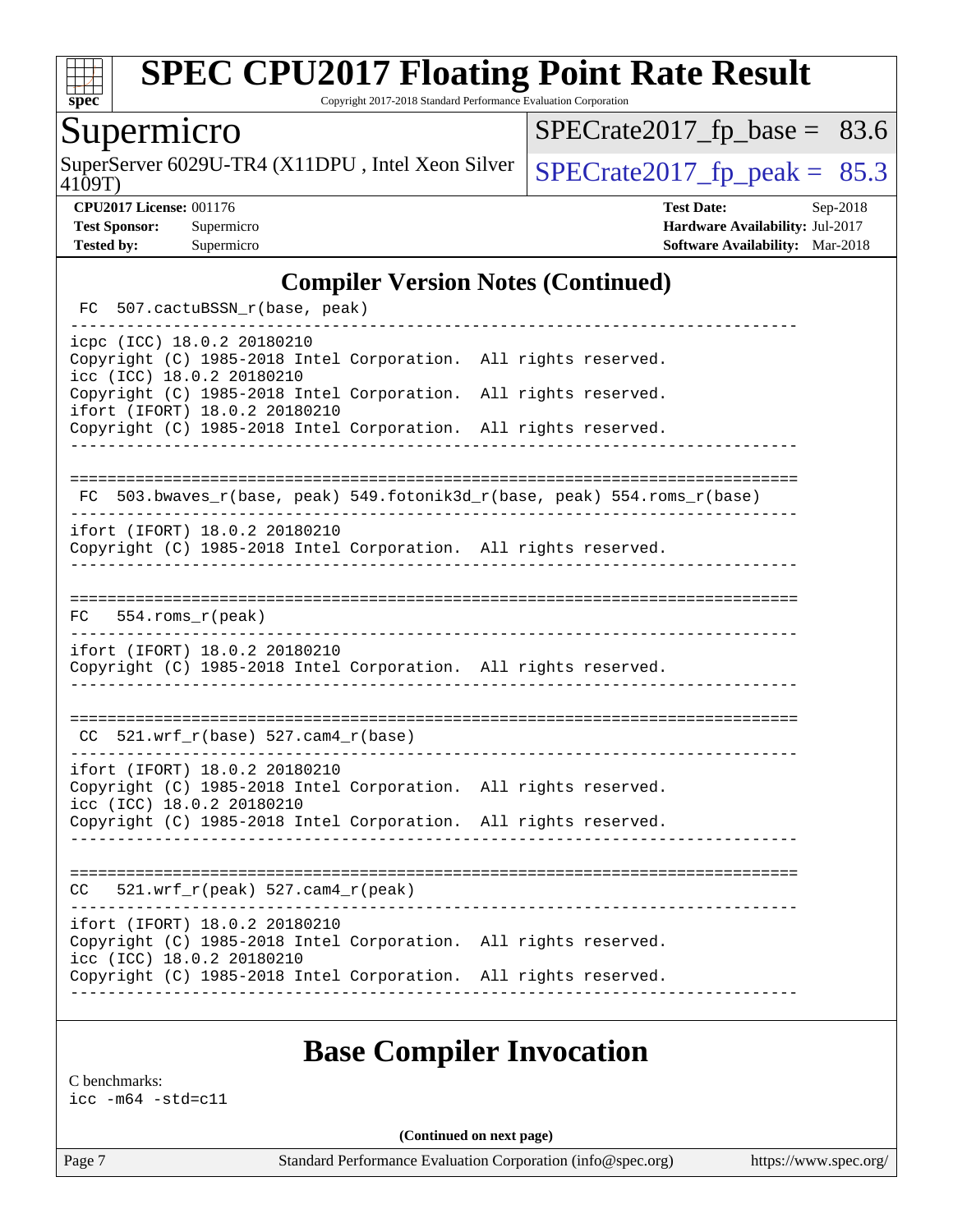

Copyright 2017-2018 Standard Performance Evaluation Corporation

#### Supermicro

SuperServer 6029U-TR4 (X11DPU, Intel Xeon Silver  $\big|$  [SPECrate2017\\_fp\\_peak =](http://www.spec.org/auto/cpu2017/Docs/result-fields.html#SPECrate2017fppeak) 85.3

 $SPECrate2017_fp\_base = 83.6$ 

4109T)

**[CPU2017 License:](http://www.spec.org/auto/cpu2017/Docs/result-fields.html#CPU2017License)** 001176 **[Test Date:](http://www.spec.org/auto/cpu2017/Docs/result-fields.html#TestDate)** Sep-2018 **[Test Sponsor:](http://www.spec.org/auto/cpu2017/Docs/result-fields.html#TestSponsor)** Supermicro **[Hardware Availability:](http://www.spec.org/auto/cpu2017/Docs/result-fields.html#HardwareAvailability)** Jul-2017 **[Tested by:](http://www.spec.org/auto/cpu2017/Docs/result-fields.html#Testedby)** Supermicro **[Software Availability:](http://www.spec.org/auto/cpu2017/Docs/result-fields.html#SoftwareAvailability)** Mar-2018

## **[Base Compiler Invocation \(Continued\)](http://www.spec.org/auto/cpu2017/Docs/result-fields.html#BaseCompilerInvocation)**

[C++ benchmarks](http://www.spec.org/auto/cpu2017/Docs/result-fields.html#CXXbenchmarks): [icpc -m64](http://www.spec.org/cpu2017/results/res2018q4/cpu2017-20181002-09042.flags.html#user_CXXbase_intel_icpc_64bit_4ecb2543ae3f1412ef961e0650ca070fec7b7afdcd6ed48761b84423119d1bf6bdf5cad15b44d48e7256388bc77273b966e5eb805aefd121eb22e9299b2ec9d9)

[Fortran benchmarks](http://www.spec.org/auto/cpu2017/Docs/result-fields.html#Fortranbenchmarks): [ifort -m64](http://www.spec.org/cpu2017/results/res2018q4/cpu2017-20181002-09042.flags.html#user_FCbase_intel_ifort_64bit_24f2bb282fbaeffd6157abe4f878425411749daecae9a33200eee2bee2fe76f3b89351d69a8130dd5949958ce389cf37ff59a95e7a40d588e8d3a57e0c3fd751)

[Benchmarks using both Fortran and C:](http://www.spec.org/auto/cpu2017/Docs/result-fields.html#BenchmarksusingbothFortranandC) [ifort -m64](http://www.spec.org/cpu2017/results/res2018q4/cpu2017-20181002-09042.flags.html#user_CC_FCbase_intel_ifort_64bit_24f2bb282fbaeffd6157abe4f878425411749daecae9a33200eee2bee2fe76f3b89351d69a8130dd5949958ce389cf37ff59a95e7a40d588e8d3a57e0c3fd751) [icc -m64 -std=c11](http://www.spec.org/cpu2017/results/res2018q4/cpu2017-20181002-09042.flags.html#user_CC_FCbase_intel_icc_64bit_c11_33ee0cdaae7deeeab2a9725423ba97205ce30f63b9926c2519791662299b76a0318f32ddfffdc46587804de3178b4f9328c46fa7c2b0cd779d7a61945c91cd35)

[Benchmarks using both C and C++](http://www.spec.org/auto/cpu2017/Docs/result-fields.html#BenchmarksusingbothCandCXX): [icpc -m64](http://www.spec.org/cpu2017/results/res2018q4/cpu2017-20181002-09042.flags.html#user_CC_CXXbase_intel_icpc_64bit_4ecb2543ae3f1412ef961e0650ca070fec7b7afdcd6ed48761b84423119d1bf6bdf5cad15b44d48e7256388bc77273b966e5eb805aefd121eb22e9299b2ec9d9) [icc -m64 -std=c11](http://www.spec.org/cpu2017/results/res2018q4/cpu2017-20181002-09042.flags.html#user_CC_CXXbase_intel_icc_64bit_c11_33ee0cdaae7deeeab2a9725423ba97205ce30f63b9926c2519791662299b76a0318f32ddfffdc46587804de3178b4f9328c46fa7c2b0cd779d7a61945c91cd35)

[Benchmarks using Fortran, C, and C++:](http://www.spec.org/auto/cpu2017/Docs/result-fields.html#BenchmarksusingFortranCandCXX) [icpc -m64](http://www.spec.org/cpu2017/results/res2018q4/cpu2017-20181002-09042.flags.html#user_CC_CXX_FCbase_intel_icpc_64bit_4ecb2543ae3f1412ef961e0650ca070fec7b7afdcd6ed48761b84423119d1bf6bdf5cad15b44d48e7256388bc77273b966e5eb805aefd121eb22e9299b2ec9d9) [icc -m64 -std=c11](http://www.spec.org/cpu2017/results/res2018q4/cpu2017-20181002-09042.flags.html#user_CC_CXX_FCbase_intel_icc_64bit_c11_33ee0cdaae7deeeab2a9725423ba97205ce30f63b9926c2519791662299b76a0318f32ddfffdc46587804de3178b4f9328c46fa7c2b0cd779d7a61945c91cd35) [ifort -m64](http://www.spec.org/cpu2017/results/res2018q4/cpu2017-20181002-09042.flags.html#user_CC_CXX_FCbase_intel_ifort_64bit_24f2bb282fbaeffd6157abe4f878425411749daecae9a33200eee2bee2fe76f3b89351d69a8130dd5949958ce389cf37ff59a95e7a40d588e8d3a57e0c3fd751)

## **[Base Portability Flags](http://www.spec.org/auto/cpu2017/Docs/result-fields.html#BasePortabilityFlags)**

 503.bwaves\_r: [-DSPEC\\_LP64](http://www.spec.org/cpu2017/results/res2018q4/cpu2017-20181002-09042.flags.html#suite_basePORTABILITY503_bwaves_r_DSPEC_LP64) 507.cactuBSSN\_r: [-DSPEC\\_LP64](http://www.spec.org/cpu2017/results/res2018q4/cpu2017-20181002-09042.flags.html#suite_basePORTABILITY507_cactuBSSN_r_DSPEC_LP64) 508.namd\_r: [-DSPEC\\_LP64](http://www.spec.org/cpu2017/results/res2018q4/cpu2017-20181002-09042.flags.html#suite_basePORTABILITY508_namd_r_DSPEC_LP64) 510.parest\_r: [-DSPEC\\_LP64](http://www.spec.org/cpu2017/results/res2018q4/cpu2017-20181002-09042.flags.html#suite_basePORTABILITY510_parest_r_DSPEC_LP64) 511.povray\_r: [-DSPEC\\_LP64](http://www.spec.org/cpu2017/results/res2018q4/cpu2017-20181002-09042.flags.html#suite_basePORTABILITY511_povray_r_DSPEC_LP64) 519.lbm\_r: [-DSPEC\\_LP64](http://www.spec.org/cpu2017/results/res2018q4/cpu2017-20181002-09042.flags.html#suite_basePORTABILITY519_lbm_r_DSPEC_LP64) 521.wrf\_r: [-DSPEC\\_LP64](http://www.spec.org/cpu2017/results/res2018q4/cpu2017-20181002-09042.flags.html#suite_basePORTABILITY521_wrf_r_DSPEC_LP64) [-DSPEC\\_CASE\\_FLAG](http://www.spec.org/cpu2017/results/res2018q4/cpu2017-20181002-09042.flags.html#b521.wrf_r_baseCPORTABILITY_DSPEC_CASE_FLAG) [-convert big\\_endian](http://www.spec.org/cpu2017/results/res2018q4/cpu2017-20181002-09042.flags.html#user_baseFPORTABILITY521_wrf_r_convert_big_endian_c3194028bc08c63ac5d04de18c48ce6d347e4e562e8892b8bdbdc0214820426deb8554edfa529a3fb25a586e65a3d812c835984020483e7e73212c4d31a38223) 526.blender\_r: [-DSPEC\\_LP64](http://www.spec.org/cpu2017/results/res2018q4/cpu2017-20181002-09042.flags.html#suite_basePORTABILITY526_blender_r_DSPEC_LP64) [-DSPEC\\_LINUX](http://www.spec.org/cpu2017/results/res2018q4/cpu2017-20181002-09042.flags.html#b526.blender_r_baseCPORTABILITY_DSPEC_LINUX) [-funsigned-char](http://www.spec.org/cpu2017/results/res2018q4/cpu2017-20181002-09042.flags.html#user_baseCPORTABILITY526_blender_r_force_uchar_40c60f00ab013830e2dd6774aeded3ff59883ba5a1fc5fc14077f794d777847726e2a5858cbc7672e36e1b067e7e5c1d9a74f7176df07886a243d7cc18edfe67) 527.cam4\_r: [-DSPEC\\_LP64](http://www.spec.org/cpu2017/results/res2018q4/cpu2017-20181002-09042.flags.html#suite_basePORTABILITY527_cam4_r_DSPEC_LP64) [-DSPEC\\_CASE\\_FLAG](http://www.spec.org/cpu2017/results/res2018q4/cpu2017-20181002-09042.flags.html#b527.cam4_r_baseCPORTABILITY_DSPEC_CASE_FLAG) 538.imagick\_r: [-DSPEC\\_LP64](http://www.spec.org/cpu2017/results/res2018q4/cpu2017-20181002-09042.flags.html#suite_basePORTABILITY538_imagick_r_DSPEC_LP64) 544.nab\_r: [-DSPEC\\_LP64](http://www.spec.org/cpu2017/results/res2018q4/cpu2017-20181002-09042.flags.html#suite_basePORTABILITY544_nab_r_DSPEC_LP64) 549.fotonik3d\_r: [-DSPEC\\_LP64](http://www.spec.org/cpu2017/results/res2018q4/cpu2017-20181002-09042.flags.html#suite_basePORTABILITY549_fotonik3d_r_DSPEC_LP64) 554.roms\_r: [-DSPEC\\_LP64](http://www.spec.org/cpu2017/results/res2018q4/cpu2017-20181002-09042.flags.html#suite_basePORTABILITY554_roms_r_DSPEC_LP64)

## **[Base Optimization Flags](http://www.spec.org/auto/cpu2017/Docs/result-fields.html#BaseOptimizationFlags)**

[C benchmarks](http://www.spec.org/auto/cpu2017/Docs/result-fields.html#Cbenchmarks):

[-xCORE-AVX2](http://www.spec.org/cpu2017/results/res2018q4/cpu2017-20181002-09042.flags.html#user_CCbase_f-xCORE-AVX2) [-ipo](http://www.spec.org/cpu2017/results/res2018q4/cpu2017-20181002-09042.flags.html#user_CCbase_f-ipo) [-O3](http://www.spec.org/cpu2017/results/res2018q4/cpu2017-20181002-09042.flags.html#user_CCbase_f-O3) [-no-prec-div](http://www.spec.org/cpu2017/results/res2018q4/cpu2017-20181002-09042.flags.html#user_CCbase_f-no-prec-div) [-qopt-prefetch](http://www.spec.org/cpu2017/results/res2018q4/cpu2017-20181002-09042.flags.html#user_CCbase_f-qopt-prefetch) [-ffinite-math-only](http://www.spec.org/cpu2017/results/res2018q4/cpu2017-20181002-09042.flags.html#user_CCbase_f_finite_math_only_cb91587bd2077682c4b38af759c288ed7c732db004271a9512da14a4f8007909a5f1427ecbf1a0fb78ff2a814402c6114ac565ca162485bbcae155b5e4258871) [-qopt-mem-layout-trans=3](http://www.spec.org/cpu2017/results/res2018q4/cpu2017-20181002-09042.flags.html#user_CCbase_f-qopt-mem-layout-trans_de80db37974c74b1f0e20d883f0b675c88c3b01e9d123adea9b28688d64333345fb62bc4a798493513fdb68f60282f9a726aa07f478b2f7113531aecce732043)

#### [C++ benchmarks:](http://www.spec.org/auto/cpu2017/Docs/result-fields.html#CXXbenchmarks)

[-xCORE-AVX2](http://www.spec.org/cpu2017/results/res2018q4/cpu2017-20181002-09042.flags.html#user_CXXbase_f-xCORE-AVX2) [-ipo](http://www.spec.org/cpu2017/results/res2018q4/cpu2017-20181002-09042.flags.html#user_CXXbase_f-ipo) [-O3](http://www.spec.org/cpu2017/results/res2018q4/cpu2017-20181002-09042.flags.html#user_CXXbase_f-O3) [-no-prec-div](http://www.spec.org/cpu2017/results/res2018q4/cpu2017-20181002-09042.flags.html#user_CXXbase_f-no-prec-div) [-qopt-prefetch](http://www.spec.org/cpu2017/results/res2018q4/cpu2017-20181002-09042.flags.html#user_CXXbase_f-qopt-prefetch) [-ffinite-math-only](http://www.spec.org/cpu2017/results/res2018q4/cpu2017-20181002-09042.flags.html#user_CXXbase_f_finite_math_only_cb91587bd2077682c4b38af759c288ed7c732db004271a9512da14a4f8007909a5f1427ecbf1a0fb78ff2a814402c6114ac565ca162485bbcae155b5e4258871) [-qopt-mem-layout-trans=3](http://www.spec.org/cpu2017/results/res2018q4/cpu2017-20181002-09042.flags.html#user_CXXbase_f-qopt-mem-layout-trans_de80db37974c74b1f0e20d883f0b675c88c3b01e9d123adea9b28688d64333345fb62bc4a798493513fdb68f60282f9a726aa07f478b2f7113531aecce732043)

**(Continued on next page)**

Page 8 Standard Performance Evaluation Corporation [\(info@spec.org\)](mailto:info@spec.org) <https://www.spec.org/>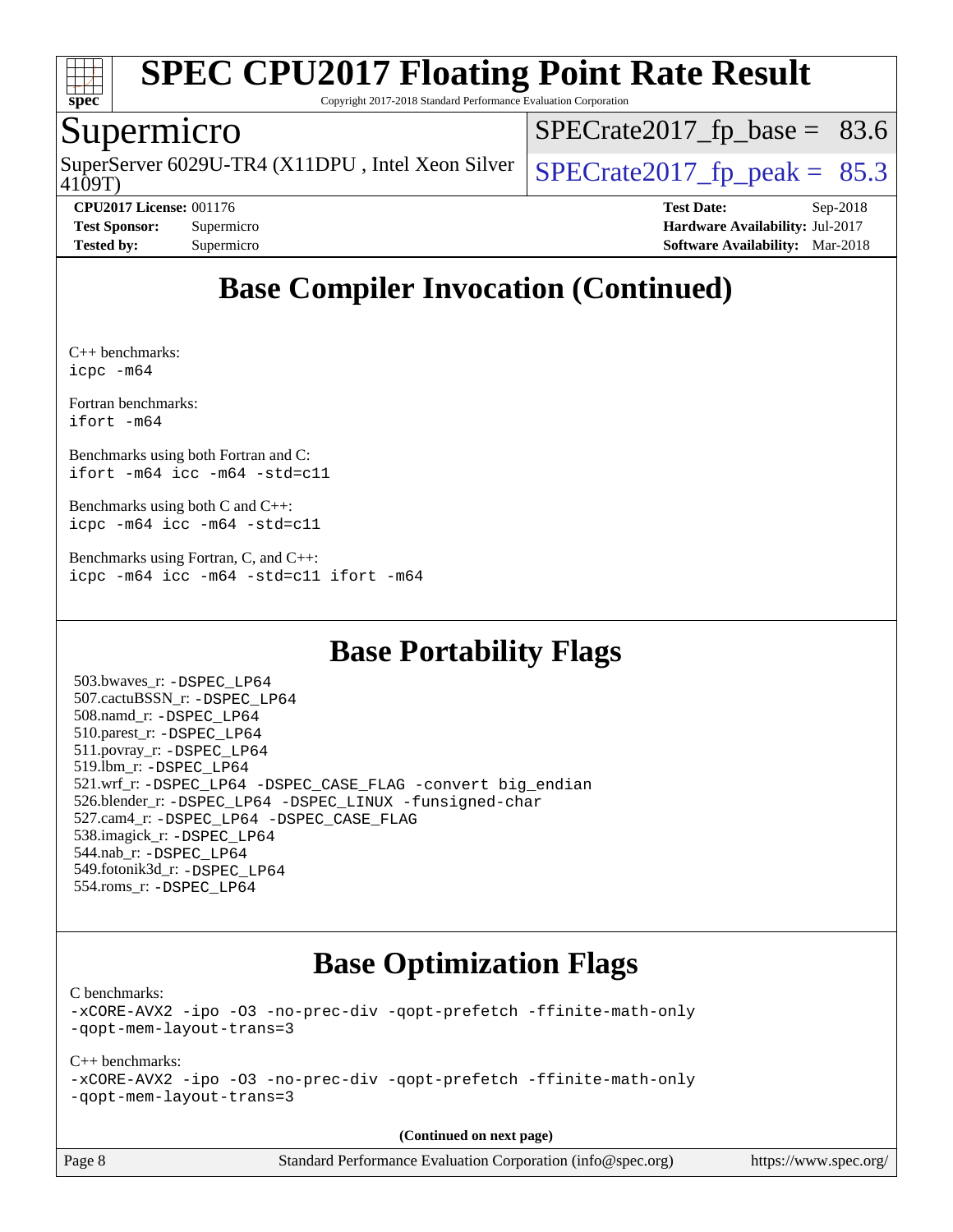

Copyright 2017-2018 Standard Performance Evaluation Corporation

#### Supermicro

4109T) SuperServer 6029U-TR4 (X11DPU, Intel Xeon Silver  $\big|$  SPECrate 2017 fp peak = 85.3

 $SPECTate2017_fp\_base = 83.6$ 

**[CPU2017 License:](http://www.spec.org/auto/cpu2017/Docs/result-fields.html#CPU2017License)** 001176 **[Test Date:](http://www.spec.org/auto/cpu2017/Docs/result-fields.html#TestDate)** Sep-2018 **[Test Sponsor:](http://www.spec.org/auto/cpu2017/Docs/result-fields.html#TestSponsor)** Supermicro **[Hardware Availability:](http://www.spec.org/auto/cpu2017/Docs/result-fields.html#HardwareAvailability)** Jul-2017 **[Tested by:](http://www.spec.org/auto/cpu2017/Docs/result-fields.html#Testedby)** Supermicro **[Software Availability:](http://www.spec.org/auto/cpu2017/Docs/result-fields.html#SoftwareAvailability)** Mar-2018

## **[Base Optimization Flags \(Continued\)](http://www.spec.org/auto/cpu2017/Docs/result-fields.html#BaseOptimizationFlags)**

[Fortran benchmarks](http://www.spec.org/auto/cpu2017/Docs/result-fields.html#Fortranbenchmarks):

[-xCORE-AVX2](http://www.spec.org/cpu2017/results/res2018q4/cpu2017-20181002-09042.flags.html#user_FCbase_f-xCORE-AVX2) [-ipo](http://www.spec.org/cpu2017/results/res2018q4/cpu2017-20181002-09042.flags.html#user_FCbase_f-ipo) [-O3](http://www.spec.org/cpu2017/results/res2018q4/cpu2017-20181002-09042.flags.html#user_FCbase_f-O3) [-no-prec-div](http://www.spec.org/cpu2017/results/res2018q4/cpu2017-20181002-09042.flags.html#user_FCbase_f-no-prec-div) [-qopt-prefetch](http://www.spec.org/cpu2017/results/res2018q4/cpu2017-20181002-09042.flags.html#user_FCbase_f-qopt-prefetch) [-ffinite-math-only](http://www.spec.org/cpu2017/results/res2018q4/cpu2017-20181002-09042.flags.html#user_FCbase_f_finite_math_only_cb91587bd2077682c4b38af759c288ed7c732db004271a9512da14a4f8007909a5f1427ecbf1a0fb78ff2a814402c6114ac565ca162485bbcae155b5e4258871) [-qopt-mem-layout-trans=3](http://www.spec.org/cpu2017/results/res2018q4/cpu2017-20181002-09042.flags.html#user_FCbase_f-qopt-mem-layout-trans_de80db37974c74b1f0e20d883f0b675c88c3b01e9d123adea9b28688d64333345fb62bc4a798493513fdb68f60282f9a726aa07f478b2f7113531aecce732043) [-auto](http://www.spec.org/cpu2017/results/res2018q4/cpu2017-20181002-09042.flags.html#user_FCbase_f-auto) [-nostandard-realloc-lhs](http://www.spec.org/cpu2017/results/res2018q4/cpu2017-20181002-09042.flags.html#user_FCbase_f_2003_std_realloc_82b4557e90729c0f113870c07e44d33d6f5a304b4f63d4c15d2d0f1fab99f5daaed73bdb9275d9ae411527f28b936061aa8b9c8f2d63842963b95c9dd6426b8a)

[Benchmarks using both Fortran and C](http://www.spec.org/auto/cpu2017/Docs/result-fields.html#BenchmarksusingbothFortranandC):

[-xCORE-AVX2](http://www.spec.org/cpu2017/results/res2018q4/cpu2017-20181002-09042.flags.html#user_CC_FCbase_f-xCORE-AVX2) [-ipo](http://www.spec.org/cpu2017/results/res2018q4/cpu2017-20181002-09042.flags.html#user_CC_FCbase_f-ipo) [-O3](http://www.spec.org/cpu2017/results/res2018q4/cpu2017-20181002-09042.flags.html#user_CC_FCbase_f-O3) [-no-prec-div](http://www.spec.org/cpu2017/results/res2018q4/cpu2017-20181002-09042.flags.html#user_CC_FCbase_f-no-prec-div) [-qopt-prefetch](http://www.spec.org/cpu2017/results/res2018q4/cpu2017-20181002-09042.flags.html#user_CC_FCbase_f-qopt-prefetch) [-ffinite-math-only](http://www.spec.org/cpu2017/results/res2018q4/cpu2017-20181002-09042.flags.html#user_CC_FCbase_f_finite_math_only_cb91587bd2077682c4b38af759c288ed7c732db004271a9512da14a4f8007909a5f1427ecbf1a0fb78ff2a814402c6114ac565ca162485bbcae155b5e4258871) [-qopt-mem-layout-trans=3](http://www.spec.org/cpu2017/results/res2018q4/cpu2017-20181002-09042.flags.html#user_CC_FCbase_f-qopt-mem-layout-trans_de80db37974c74b1f0e20d883f0b675c88c3b01e9d123adea9b28688d64333345fb62bc4a798493513fdb68f60282f9a726aa07f478b2f7113531aecce732043) [-auto](http://www.spec.org/cpu2017/results/res2018q4/cpu2017-20181002-09042.flags.html#user_CC_FCbase_f-auto) [-nostandard-realloc-lhs](http://www.spec.org/cpu2017/results/res2018q4/cpu2017-20181002-09042.flags.html#user_CC_FCbase_f_2003_std_realloc_82b4557e90729c0f113870c07e44d33d6f5a304b4f63d4c15d2d0f1fab99f5daaed73bdb9275d9ae411527f28b936061aa8b9c8f2d63842963b95c9dd6426b8a)

[Benchmarks using both C and C++](http://www.spec.org/auto/cpu2017/Docs/result-fields.html#BenchmarksusingbothCandCXX): [-xCORE-AVX2](http://www.spec.org/cpu2017/results/res2018q4/cpu2017-20181002-09042.flags.html#user_CC_CXXbase_f-xCORE-AVX2) [-ipo](http://www.spec.org/cpu2017/results/res2018q4/cpu2017-20181002-09042.flags.html#user_CC_CXXbase_f-ipo) [-O3](http://www.spec.org/cpu2017/results/res2018q4/cpu2017-20181002-09042.flags.html#user_CC_CXXbase_f-O3) [-no-prec-div](http://www.spec.org/cpu2017/results/res2018q4/cpu2017-20181002-09042.flags.html#user_CC_CXXbase_f-no-prec-div) [-qopt-prefetch](http://www.spec.org/cpu2017/results/res2018q4/cpu2017-20181002-09042.flags.html#user_CC_CXXbase_f-qopt-prefetch) [-ffinite-math-only](http://www.spec.org/cpu2017/results/res2018q4/cpu2017-20181002-09042.flags.html#user_CC_CXXbase_f_finite_math_only_cb91587bd2077682c4b38af759c288ed7c732db004271a9512da14a4f8007909a5f1427ecbf1a0fb78ff2a814402c6114ac565ca162485bbcae155b5e4258871) [-qopt-mem-layout-trans=3](http://www.spec.org/cpu2017/results/res2018q4/cpu2017-20181002-09042.flags.html#user_CC_CXXbase_f-qopt-mem-layout-trans_de80db37974c74b1f0e20d883f0b675c88c3b01e9d123adea9b28688d64333345fb62bc4a798493513fdb68f60282f9a726aa07f478b2f7113531aecce732043)

[Benchmarks using Fortran, C, and C++:](http://www.spec.org/auto/cpu2017/Docs/result-fields.html#BenchmarksusingFortranCandCXX) [-xCORE-AVX2](http://www.spec.org/cpu2017/results/res2018q4/cpu2017-20181002-09042.flags.html#user_CC_CXX_FCbase_f-xCORE-AVX2) [-ipo](http://www.spec.org/cpu2017/results/res2018q4/cpu2017-20181002-09042.flags.html#user_CC_CXX_FCbase_f-ipo) [-O3](http://www.spec.org/cpu2017/results/res2018q4/cpu2017-20181002-09042.flags.html#user_CC_CXX_FCbase_f-O3) [-no-prec-div](http://www.spec.org/cpu2017/results/res2018q4/cpu2017-20181002-09042.flags.html#user_CC_CXX_FCbase_f-no-prec-div) [-qopt-prefetch](http://www.spec.org/cpu2017/results/res2018q4/cpu2017-20181002-09042.flags.html#user_CC_CXX_FCbase_f-qopt-prefetch) [-ffinite-math-only](http://www.spec.org/cpu2017/results/res2018q4/cpu2017-20181002-09042.flags.html#user_CC_CXX_FCbase_f_finite_math_only_cb91587bd2077682c4b38af759c288ed7c732db004271a9512da14a4f8007909a5f1427ecbf1a0fb78ff2a814402c6114ac565ca162485bbcae155b5e4258871) [-qopt-mem-layout-trans=3](http://www.spec.org/cpu2017/results/res2018q4/cpu2017-20181002-09042.flags.html#user_CC_CXX_FCbase_f-qopt-mem-layout-trans_de80db37974c74b1f0e20d883f0b675c88c3b01e9d123adea9b28688d64333345fb62bc4a798493513fdb68f60282f9a726aa07f478b2f7113531aecce732043) [-auto](http://www.spec.org/cpu2017/results/res2018q4/cpu2017-20181002-09042.flags.html#user_CC_CXX_FCbase_f-auto) [-nostandard-realloc-lhs](http://www.spec.org/cpu2017/results/res2018q4/cpu2017-20181002-09042.flags.html#user_CC_CXX_FCbase_f_2003_std_realloc_82b4557e90729c0f113870c07e44d33d6f5a304b4f63d4c15d2d0f1fab99f5daaed73bdb9275d9ae411527f28b936061aa8b9c8f2d63842963b95c9dd6426b8a)

## **[Peak Compiler Invocation](http://www.spec.org/auto/cpu2017/Docs/result-fields.html#PeakCompilerInvocation)**

[C benchmarks](http://www.spec.org/auto/cpu2017/Docs/result-fields.html#Cbenchmarks): [icc -m64 -std=c11](http://www.spec.org/cpu2017/results/res2018q4/cpu2017-20181002-09042.flags.html#user_CCpeak_intel_icc_64bit_c11_33ee0cdaae7deeeab2a9725423ba97205ce30f63b9926c2519791662299b76a0318f32ddfffdc46587804de3178b4f9328c46fa7c2b0cd779d7a61945c91cd35)

[C++ benchmarks:](http://www.spec.org/auto/cpu2017/Docs/result-fields.html#CXXbenchmarks) [icpc -m64](http://www.spec.org/cpu2017/results/res2018q4/cpu2017-20181002-09042.flags.html#user_CXXpeak_intel_icpc_64bit_4ecb2543ae3f1412ef961e0650ca070fec7b7afdcd6ed48761b84423119d1bf6bdf5cad15b44d48e7256388bc77273b966e5eb805aefd121eb22e9299b2ec9d9)

[Fortran benchmarks](http://www.spec.org/auto/cpu2017/Docs/result-fields.html#Fortranbenchmarks): [ifort -m64](http://www.spec.org/cpu2017/results/res2018q4/cpu2017-20181002-09042.flags.html#user_FCpeak_intel_ifort_64bit_24f2bb282fbaeffd6157abe4f878425411749daecae9a33200eee2bee2fe76f3b89351d69a8130dd5949958ce389cf37ff59a95e7a40d588e8d3a57e0c3fd751)

[Benchmarks using both Fortran and C](http://www.spec.org/auto/cpu2017/Docs/result-fields.html#BenchmarksusingbothFortranandC): [ifort -m64](http://www.spec.org/cpu2017/results/res2018q4/cpu2017-20181002-09042.flags.html#user_CC_FCpeak_intel_ifort_64bit_24f2bb282fbaeffd6157abe4f878425411749daecae9a33200eee2bee2fe76f3b89351d69a8130dd5949958ce389cf37ff59a95e7a40d588e8d3a57e0c3fd751) [icc -m64 -std=c11](http://www.spec.org/cpu2017/results/res2018q4/cpu2017-20181002-09042.flags.html#user_CC_FCpeak_intel_icc_64bit_c11_33ee0cdaae7deeeab2a9725423ba97205ce30f63b9926c2519791662299b76a0318f32ddfffdc46587804de3178b4f9328c46fa7c2b0cd779d7a61945c91cd35)

[Benchmarks using both C and C++](http://www.spec.org/auto/cpu2017/Docs/result-fields.html#BenchmarksusingbothCandCXX): [icpc -m64](http://www.spec.org/cpu2017/results/res2018q4/cpu2017-20181002-09042.flags.html#user_CC_CXXpeak_intel_icpc_64bit_4ecb2543ae3f1412ef961e0650ca070fec7b7afdcd6ed48761b84423119d1bf6bdf5cad15b44d48e7256388bc77273b966e5eb805aefd121eb22e9299b2ec9d9) [icc -m64 -std=c11](http://www.spec.org/cpu2017/results/res2018q4/cpu2017-20181002-09042.flags.html#user_CC_CXXpeak_intel_icc_64bit_c11_33ee0cdaae7deeeab2a9725423ba97205ce30f63b9926c2519791662299b76a0318f32ddfffdc46587804de3178b4f9328c46fa7c2b0cd779d7a61945c91cd35)

[Benchmarks using Fortran, C, and C++:](http://www.spec.org/auto/cpu2017/Docs/result-fields.html#BenchmarksusingFortranCandCXX) [icpc -m64](http://www.spec.org/cpu2017/results/res2018q4/cpu2017-20181002-09042.flags.html#user_CC_CXX_FCpeak_intel_icpc_64bit_4ecb2543ae3f1412ef961e0650ca070fec7b7afdcd6ed48761b84423119d1bf6bdf5cad15b44d48e7256388bc77273b966e5eb805aefd121eb22e9299b2ec9d9) [icc -m64 -std=c11](http://www.spec.org/cpu2017/results/res2018q4/cpu2017-20181002-09042.flags.html#user_CC_CXX_FCpeak_intel_icc_64bit_c11_33ee0cdaae7deeeab2a9725423ba97205ce30f63b9926c2519791662299b76a0318f32ddfffdc46587804de3178b4f9328c46fa7c2b0cd779d7a61945c91cd35) [ifort -m64](http://www.spec.org/cpu2017/results/res2018q4/cpu2017-20181002-09042.flags.html#user_CC_CXX_FCpeak_intel_ifort_64bit_24f2bb282fbaeffd6157abe4f878425411749daecae9a33200eee2bee2fe76f3b89351d69a8130dd5949958ce389cf37ff59a95e7a40d588e8d3a57e0c3fd751)

## **[Peak Portability Flags](http://www.spec.org/auto/cpu2017/Docs/result-fields.html#PeakPortabilityFlags)**

Same as Base Portability Flags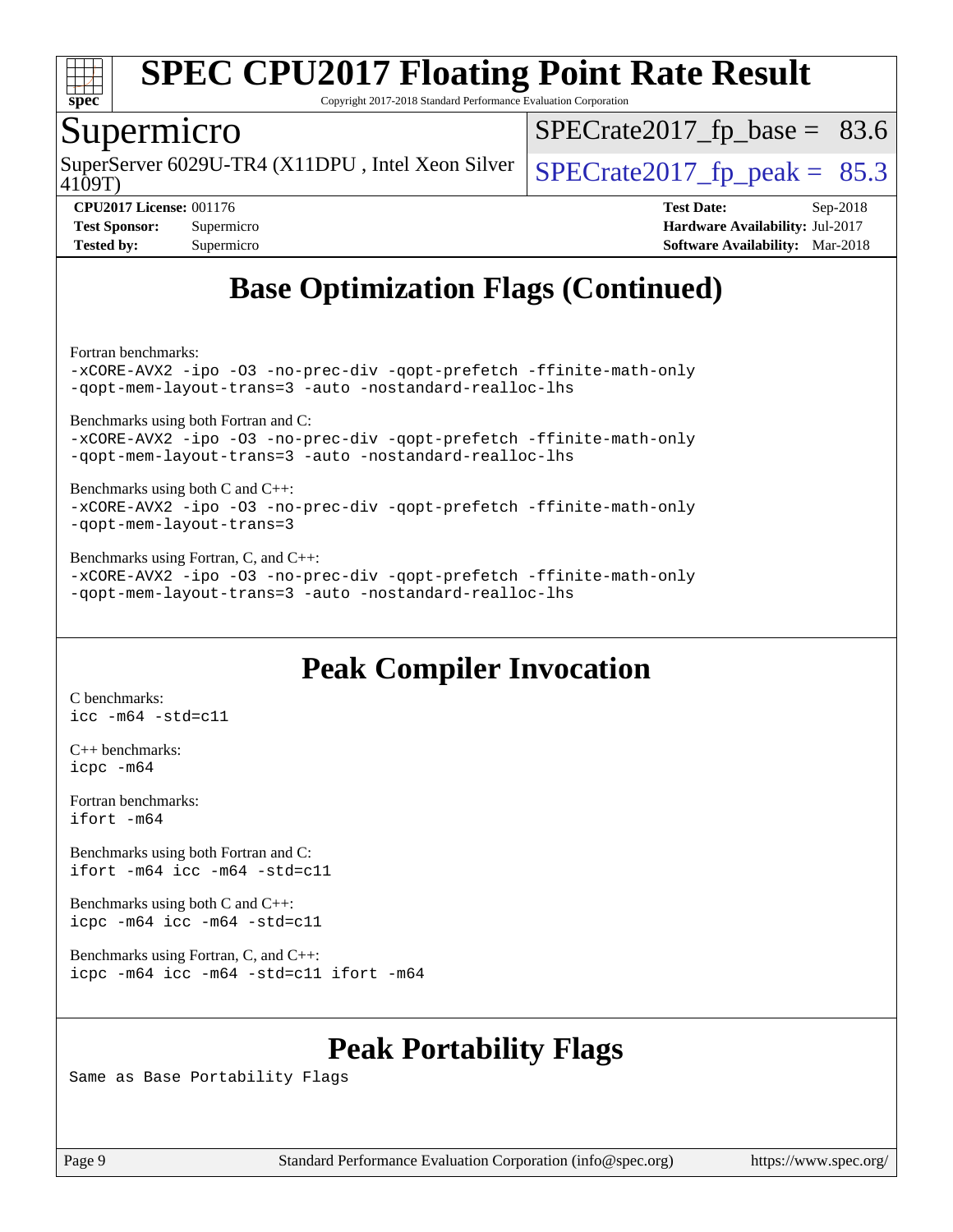

Copyright 2017-2018 Standard Performance Evaluation Corporation

#### Supermicro

4109T) SuperServer 6029U-TR4 (X11DPU, Intel Xeon Silver  $\big|$  SPECrate 2017 fp peak = 85.3

 $SPECTate2017_fp\_base = 83.6$ 

**[CPU2017 License:](http://www.spec.org/auto/cpu2017/Docs/result-fields.html#CPU2017License)** 001176 **[Test Date:](http://www.spec.org/auto/cpu2017/Docs/result-fields.html#TestDate)** Sep-2018 **[Test Sponsor:](http://www.spec.org/auto/cpu2017/Docs/result-fields.html#TestSponsor)** Supermicro **[Hardware Availability:](http://www.spec.org/auto/cpu2017/Docs/result-fields.html#HardwareAvailability)** Jul-2017 **[Tested by:](http://www.spec.org/auto/cpu2017/Docs/result-fields.html#Testedby)** Supermicro **[Software Availability:](http://www.spec.org/auto/cpu2017/Docs/result-fields.html#SoftwareAvailability)** Mar-2018

## **[Peak Optimization Flags](http://www.spec.org/auto/cpu2017/Docs/result-fields.html#PeakOptimizationFlags)**

```
C benchmarks:
```
519.lbm\_r:  $-prof-qen(pass 1) -prof-use(pass 2) -ipo -xCORE-AVX2 -O3$  $-prof-qen(pass 1) -prof-use(pass 2) -ipo -xCORE-AVX2 -O3$  $-prof-qen(pass 1) -prof-use(pass 2) -ipo -xCORE-AVX2 -O3$  $-prof-qen(pass 1) -prof-use(pass 2) -ipo -xCORE-AVX2 -O3$  $-prof-qen(pass 1) -prof-use(pass 2) -ipo -xCORE-AVX2 -O3$  $-prof-qen(pass 1) -prof-use(pass 2) -ipo -xCORE-AVX2 -O3$  $-prof-qen(pass 1) -prof-use(pass 2) -ipo -xCORE-AVX2 -O3$  $-prof-qen(pass 1) -prof-use(pass 2) -ipo -xCORE-AVX2 -O3$ [-no-prec-div](http://www.spec.org/cpu2017/results/res2018q4/cpu2017-20181002-09042.flags.html#user_peakPASS1_COPTIMIZEPASS2_COPTIMIZE519_lbm_r_f-no-prec-div) [-qopt-prefetch](http://www.spec.org/cpu2017/results/res2018q4/cpu2017-20181002-09042.flags.html#user_peakPASS1_COPTIMIZEPASS2_COPTIMIZE519_lbm_r_f-qopt-prefetch) [-ffinite-math-only](http://www.spec.org/cpu2017/results/res2018q4/cpu2017-20181002-09042.flags.html#user_peakPASS1_COPTIMIZEPASS2_COPTIMIZE519_lbm_r_f_finite_math_only_cb91587bd2077682c4b38af759c288ed7c732db004271a9512da14a4f8007909a5f1427ecbf1a0fb78ff2a814402c6114ac565ca162485bbcae155b5e4258871) [-qopt-mem-layout-trans=3](http://www.spec.org/cpu2017/results/res2018q4/cpu2017-20181002-09042.flags.html#user_peakPASS1_COPTIMIZEPASS2_COPTIMIZE519_lbm_r_f-qopt-mem-layout-trans_de80db37974c74b1f0e20d883f0b675c88c3b01e9d123adea9b28688d64333345fb62bc4a798493513fdb68f60282f9a726aa07f478b2f7113531aecce732043) 538.imagick\_r: [-xCORE-AVX2](http://www.spec.org/cpu2017/results/res2018q4/cpu2017-20181002-09042.flags.html#user_peakCOPTIMIZE538_imagick_r_f-xCORE-AVX2) [-ipo](http://www.spec.org/cpu2017/results/res2018q4/cpu2017-20181002-09042.flags.html#user_peakCOPTIMIZE538_imagick_r_f-ipo) [-O3](http://www.spec.org/cpu2017/results/res2018q4/cpu2017-20181002-09042.flags.html#user_peakCOPTIMIZE538_imagick_r_f-O3) [-no-prec-div](http://www.spec.org/cpu2017/results/res2018q4/cpu2017-20181002-09042.flags.html#user_peakCOPTIMIZE538_imagick_r_f-no-prec-div) [-qopt-prefetch](http://www.spec.org/cpu2017/results/res2018q4/cpu2017-20181002-09042.flags.html#user_peakCOPTIMIZE538_imagick_r_f-qopt-prefetch) [-ffinite-math-only](http://www.spec.org/cpu2017/results/res2018q4/cpu2017-20181002-09042.flags.html#user_peakCOPTIMIZE538_imagick_r_f_finite_math_only_cb91587bd2077682c4b38af759c288ed7c732db004271a9512da14a4f8007909a5f1427ecbf1a0fb78ff2a814402c6114ac565ca162485bbcae155b5e4258871) [-qopt-mem-layout-trans=3](http://www.spec.org/cpu2017/results/res2018q4/cpu2017-20181002-09042.flags.html#user_peakCOPTIMIZE538_imagick_r_f-qopt-mem-layout-trans_de80db37974c74b1f0e20d883f0b675c88c3b01e9d123adea9b28688d64333345fb62bc4a798493513fdb68f60282f9a726aa07f478b2f7113531aecce732043) 544.nab\_r: Same as 538.imagick\_r [C++ benchmarks](http://www.spec.org/auto/cpu2017/Docs/result-fields.html#CXXbenchmarks): 508.namd\_r: [-prof-gen](http://www.spec.org/cpu2017/results/res2018q4/cpu2017-20181002-09042.flags.html#user_peakPASS1_CXXFLAGSPASS1_LDFLAGS508_namd_r_prof_gen_5aa4926d6013ddb2a31985c654b3eb18169fc0c6952a63635c234f711e6e63dd76e94ad52365559451ec499a2cdb89e4dc58ba4c67ef54ca681ffbe1461d6b36)(pass 1) [-prof-use](http://www.spec.org/cpu2017/results/res2018q4/cpu2017-20181002-09042.flags.html#user_peakPASS2_CXXFLAGSPASS2_LDFLAGS508_namd_r_prof_use_1a21ceae95f36a2b53c25747139a6c16ca95bd9def2a207b4f0849963b97e94f5260e30a0c64f4bb623698870e679ca08317ef8150905d41bd88c6f78df73f19)(pass 2) [-ipo](http://www.spec.org/cpu2017/results/res2018q4/cpu2017-20181002-09042.flags.html#user_peakPASS1_CXXOPTIMIZEPASS2_CXXOPTIMIZE508_namd_r_f-ipo) [-xCORE-AVX2](http://www.spec.org/cpu2017/results/res2018q4/cpu2017-20181002-09042.flags.html#user_peakPASS2_CXXOPTIMIZE508_namd_r_f-xCORE-AVX2) [-O3](http://www.spec.org/cpu2017/results/res2018q4/cpu2017-20181002-09042.flags.html#user_peakPASS1_CXXOPTIMIZEPASS2_CXXOPTIMIZE508_namd_r_f-O3) [-no-prec-div](http://www.spec.org/cpu2017/results/res2018q4/cpu2017-20181002-09042.flags.html#user_peakPASS1_CXXOPTIMIZEPASS2_CXXOPTIMIZE508_namd_r_f-no-prec-div) [-qopt-prefetch](http://www.spec.org/cpu2017/results/res2018q4/cpu2017-20181002-09042.flags.html#user_peakPASS1_CXXOPTIMIZEPASS2_CXXOPTIMIZE508_namd_r_f-qopt-prefetch) [-ffinite-math-only](http://www.spec.org/cpu2017/results/res2018q4/cpu2017-20181002-09042.flags.html#user_peakPASS1_CXXOPTIMIZEPASS2_CXXOPTIMIZE508_namd_r_f_finite_math_only_cb91587bd2077682c4b38af759c288ed7c732db004271a9512da14a4f8007909a5f1427ecbf1a0fb78ff2a814402c6114ac565ca162485bbcae155b5e4258871) [-qopt-mem-layout-trans=3](http://www.spec.org/cpu2017/results/res2018q4/cpu2017-20181002-09042.flags.html#user_peakPASS1_CXXOPTIMIZEPASS2_CXXOPTIMIZE508_namd_r_f-qopt-mem-layout-trans_de80db37974c74b1f0e20d883f0b675c88c3b01e9d123adea9b28688d64333345fb62bc4a798493513fdb68f60282f9a726aa07f478b2f7113531aecce732043) 510.parest\_r: [-xCORE-AVX2](http://www.spec.org/cpu2017/results/res2018q4/cpu2017-20181002-09042.flags.html#user_peakCXXOPTIMIZE510_parest_r_f-xCORE-AVX2) [-ipo](http://www.spec.org/cpu2017/results/res2018q4/cpu2017-20181002-09042.flags.html#user_peakCXXOPTIMIZE510_parest_r_f-ipo) [-O3](http://www.spec.org/cpu2017/results/res2018q4/cpu2017-20181002-09042.flags.html#user_peakCXXOPTIMIZE510_parest_r_f-O3) [-no-prec-div](http://www.spec.org/cpu2017/results/res2018q4/cpu2017-20181002-09042.flags.html#user_peakCXXOPTIMIZE510_parest_r_f-no-prec-div) [-qopt-prefetch](http://www.spec.org/cpu2017/results/res2018q4/cpu2017-20181002-09042.flags.html#user_peakCXXOPTIMIZE510_parest_r_f-qopt-prefetch) [-ffinite-math-only](http://www.spec.org/cpu2017/results/res2018q4/cpu2017-20181002-09042.flags.html#user_peakCXXOPTIMIZE510_parest_r_f_finite_math_only_cb91587bd2077682c4b38af759c288ed7c732db004271a9512da14a4f8007909a5f1427ecbf1a0fb78ff2a814402c6114ac565ca162485bbcae155b5e4258871) [-qopt-mem-layout-trans=3](http://www.spec.org/cpu2017/results/res2018q4/cpu2017-20181002-09042.flags.html#user_peakCXXOPTIMIZE510_parest_r_f-qopt-mem-layout-trans_de80db37974c74b1f0e20d883f0b675c88c3b01e9d123adea9b28688d64333345fb62bc4a798493513fdb68f60282f9a726aa07f478b2f7113531aecce732043) [Fortran benchmarks:](http://www.spec.org/auto/cpu2017/Docs/result-fields.html#Fortranbenchmarks) 503.bwaves\_r: basepeak = yes  $549.$ fotonik $3d$ <sub>r</sub>: basepeak = yes 554.roms\_r: [-prof-gen](http://www.spec.org/cpu2017/results/res2018q4/cpu2017-20181002-09042.flags.html#user_peakPASS1_FFLAGSPASS1_LDFLAGS554_roms_r_prof_gen_5aa4926d6013ddb2a31985c654b3eb18169fc0c6952a63635c234f711e6e63dd76e94ad52365559451ec499a2cdb89e4dc58ba4c67ef54ca681ffbe1461d6b36)(pass 1) [-prof-use](http://www.spec.org/cpu2017/results/res2018q4/cpu2017-20181002-09042.flags.html#user_peakPASS2_FFLAGSPASS2_LDFLAGS554_roms_r_prof_use_1a21ceae95f36a2b53c25747139a6c16ca95bd9def2a207b4f0849963b97e94f5260e30a0c64f4bb623698870e679ca08317ef8150905d41bd88c6f78df73f19)(pass 2) [-ipo](http://www.spec.org/cpu2017/results/res2018q4/cpu2017-20181002-09042.flags.html#user_peakPASS1_FOPTIMIZEPASS2_FOPTIMIZE554_roms_r_f-ipo) [-xCORE-AVX2](http://www.spec.org/cpu2017/results/res2018q4/cpu2017-20181002-09042.flags.html#user_peakPASS2_FOPTIMIZE554_roms_r_f-xCORE-AVX2) [-O3](http://www.spec.org/cpu2017/results/res2018q4/cpu2017-20181002-09042.flags.html#user_peakPASS1_FOPTIMIZEPASS2_FOPTIMIZE554_roms_r_f-O3) [-no-prec-div](http://www.spec.org/cpu2017/results/res2018q4/cpu2017-20181002-09042.flags.html#user_peakPASS1_FOPTIMIZEPASS2_FOPTIMIZE554_roms_r_f-no-prec-div) [-qopt-prefetch](http://www.spec.org/cpu2017/results/res2018q4/cpu2017-20181002-09042.flags.html#user_peakPASS1_FOPTIMIZEPASS2_FOPTIMIZE554_roms_r_f-qopt-prefetch) [-ffinite-math-only](http://www.spec.org/cpu2017/results/res2018q4/cpu2017-20181002-09042.flags.html#user_peakPASS1_FOPTIMIZEPASS2_FOPTIMIZE554_roms_r_f_finite_math_only_cb91587bd2077682c4b38af759c288ed7c732db004271a9512da14a4f8007909a5f1427ecbf1a0fb78ff2a814402c6114ac565ca162485bbcae155b5e4258871) [-qopt-mem-layout-trans=3](http://www.spec.org/cpu2017/results/res2018q4/cpu2017-20181002-09042.flags.html#user_peakPASS1_FOPTIMIZEPASS2_FOPTIMIZE554_roms_r_f-qopt-mem-layout-trans_de80db37974c74b1f0e20d883f0b675c88c3b01e9d123adea9b28688d64333345fb62bc4a798493513fdb68f60282f9a726aa07f478b2f7113531aecce732043) [-auto](http://www.spec.org/cpu2017/results/res2018q4/cpu2017-20181002-09042.flags.html#user_peakPASS2_FOPTIMIZE554_roms_r_f-auto) [-nostandard-realloc-lhs](http://www.spec.org/cpu2017/results/res2018q4/cpu2017-20181002-09042.flags.html#user_peakEXTRA_FOPTIMIZE554_roms_r_f_2003_std_realloc_82b4557e90729c0f113870c07e44d33d6f5a304b4f63d4c15d2d0f1fab99f5daaed73bdb9275d9ae411527f28b936061aa8b9c8f2d63842963b95c9dd6426b8a) [Benchmarks using both Fortran and C](http://www.spec.org/auto/cpu2017/Docs/result-fields.html#BenchmarksusingbothFortranandC): [-prof-gen](http://www.spec.org/cpu2017/results/res2018q4/cpu2017-20181002-09042.flags.html#user_CC_FCpeak_prof_gen_5aa4926d6013ddb2a31985c654b3eb18169fc0c6952a63635c234f711e6e63dd76e94ad52365559451ec499a2cdb89e4dc58ba4c67ef54ca681ffbe1461d6b36)(pass 1) [-prof-use](http://www.spec.org/cpu2017/results/res2018q4/cpu2017-20181002-09042.flags.html#user_CC_FCpeak_prof_use_1a21ceae95f36a2b53c25747139a6c16ca95bd9def2a207b4f0849963b97e94f5260e30a0c64f4bb623698870e679ca08317ef8150905d41bd88c6f78df73f19)(pass 2) [-ipo](http://www.spec.org/cpu2017/results/res2018q4/cpu2017-20181002-09042.flags.html#user_CC_FCpeak_f-ipo) [-xCORE-AVX2](http://www.spec.org/cpu2017/results/res2018q4/cpu2017-20181002-09042.flags.html#user_CC_FCpeak_f-xCORE-AVX2) [-O3](http://www.spec.org/cpu2017/results/res2018q4/cpu2017-20181002-09042.flags.html#user_CC_FCpeak_f-O3) [-no-prec-div](http://www.spec.org/cpu2017/results/res2018q4/cpu2017-20181002-09042.flags.html#user_CC_FCpeak_f-no-prec-div) [-qopt-prefetch](http://www.spec.org/cpu2017/results/res2018q4/cpu2017-20181002-09042.flags.html#user_CC_FCpeak_f-qopt-prefetch) [-ffinite-math-only](http://www.spec.org/cpu2017/results/res2018q4/cpu2017-20181002-09042.flags.html#user_CC_FCpeak_f_finite_math_only_cb91587bd2077682c4b38af759c288ed7c732db004271a9512da14a4f8007909a5f1427ecbf1a0fb78ff2a814402c6114ac565ca162485bbcae155b5e4258871) [-qopt-mem-layout-trans=3](http://www.spec.org/cpu2017/results/res2018q4/cpu2017-20181002-09042.flags.html#user_CC_FCpeak_f-qopt-mem-layout-trans_de80db37974c74b1f0e20d883f0b675c88c3b01e9d123adea9b28688d64333345fb62bc4a798493513fdb68f60282f9a726aa07f478b2f7113531aecce732043) [-auto](http://www.spec.org/cpu2017/results/res2018q4/cpu2017-20181002-09042.flags.html#user_CC_FCpeak_f-auto) [-nostandard-realloc-lhs](http://www.spec.org/cpu2017/results/res2018q4/cpu2017-20181002-09042.flags.html#user_CC_FCpeak_f_2003_std_realloc_82b4557e90729c0f113870c07e44d33d6f5a304b4f63d4c15d2d0f1fab99f5daaed73bdb9275d9ae411527f28b936061aa8b9c8f2d63842963b95c9dd6426b8a) [Benchmarks using both C and C++:](http://www.spec.org/auto/cpu2017/Docs/result-fields.html#BenchmarksusingbothCandCXX) 511.povray\_r: [-prof-gen](http://www.spec.org/cpu2017/results/res2018q4/cpu2017-20181002-09042.flags.html#user_peakPASS1_CFLAGSPASS1_CXXFLAGSPASS1_LDFLAGS511_povray_r_prof_gen_5aa4926d6013ddb2a31985c654b3eb18169fc0c6952a63635c234f711e6e63dd76e94ad52365559451ec499a2cdb89e4dc58ba4c67ef54ca681ffbe1461d6b36)(pass 1) [-prof-use](http://www.spec.org/cpu2017/results/res2018q4/cpu2017-20181002-09042.flags.html#user_peakPASS2_CFLAGSPASS2_CXXFLAGSPASS2_LDFLAGS511_povray_r_prof_use_1a21ceae95f36a2b53c25747139a6c16ca95bd9def2a207b4f0849963b97e94f5260e30a0c64f4bb623698870e679ca08317ef8150905d41bd88c6f78df73f19)(pass 2) [-ipo](http://www.spec.org/cpu2017/results/res2018q4/cpu2017-20181002-09042.flags.html#user_peakPASS1_COPTIMIZEPASS1_CXXOPTIMIZEPASS2_COPTIMIZEPASS2_CXXOPTIMIZE511_povray_r_f-ipo) [-xCORE-AVX2](http://www.spec.org/cpu2017/results/res2018q4/cpu2017-20181002-09042.flags.html#user_peakPASS2_COPTIMIZEPASS2_CXXOPTIMIZE511_povray_r_f-xCORE-AVX2) [-O3](http://www.spec.org/cpu2017/results/res2018q4/cpu2017-20181002-09042.flags.html#user_peakPASS1_COPTIMIZEPASS1_CXXOPTIMIZEPASS2_COPTIMIZEPASS2_CXXOPTIMIZE511_povray_r_f-O3) [-no-prec-div](http://www.spec.org/cpu2017/results/res2018q4/cpu2017-20181002-09042.flags.html#user_peakPASS1_COPTIMIZEPASS1_CXXOPTIMIZEPASS2_COPTIMIZEPASS2_CXXOPTIMIZE511_povray_r_f-no-prec-div) [-qopt-prefetch](http://www.spec.org/cpu2017/results/res2018q4/cpu2017-20181002-09042.flags.html#user_peakPASS1_COPTIMIZEPASS1_CXXOPTIMIZEPASS2_COPTIMIZEPASS2_CXXOPTIMIZE511_povray_r_f-qopt-prefetch) [-ffinite-math-only](http://www.spec.org/cpu2017/results/res2018q4/cpu2017-20181002-09042.flags.html#user_peakPASS1_COPTIMIZEPASS1_CXXOPTIMIZEPASS2_COPTIMIZEPASS2_CXXOPTIMIZE511_povray_r_f_finite_math_only_cb91587bd2077682c4b38af759c288ed7c732db004271a9512da14a4f8007909a5f1427ecbf1a0fb78ff2a814402c6114ac565ca162485bbcae155b5e4258871) [-qopt-mem-layout-trans=3](http://www.spec.org/cpu2017/results/res2018q4/cpu2017-20181002-09042.flags.html#user_peakPASS1_COPTIMIZEPASS1_CXXOPTIMIZEPASS2_COPTIMIZEPASS2_CXXOPTIMIZE511_povray_r_f-qopt-mem-layout-trans_de80db37974c74b1f0e20d883f0b675c88c3b01e9d123adea9b28688d64333345fb62bc4a798493513fdb68f60282f9a726aa07f478b2f7113531aecce732043) 526.blender\_r: [-xCORE-AVX2](http://www.spec.org/cpu2017/results/res2018q4/cpu2017-20181002-09042.flags.html#user_peakCOPTIMIZECXXOPTIMIZE526_blender_r_f-xCORE-AVX2) [-ipo](http://www.spec.org/cpu2017/results/res2018q4/cpu2017-20181002-09042.flags.html#user_peakCOPTIMIZECXXOPTIMIZE526_blender_r_f-ipo) [-O3](http://www.spec.org/cpu2017/results/res2018q4/cpu2017-20181002-09042.flags.html#user_peakCOPTIMIZECXXOPTIMIZE526_blender_r_f-O3) [-no-prec-div](http://www.spec.org/cpu2017/results/res2018q4/cpu2017-20181002-09042.flags.html#user_peakCOPTIMIZECXXOPTIMIZE526_blender_r_f-no-prec-div) [-qopt-prefetch](http://www.spec.org/cpu2017/results/res2018q4/cpu2017-20181002-09042.flags.html#user_peakCOPTIMIZECXXOPTIMIZE526_blender_r_f-qopt-prefetch) [-ffinite-math-only](http://www.spec.org/cpu2017/results/res2018q4/cpu2017-20181002-09042.flags.html#user_peakCOPTIMIZECXXOPTIMIZE526_blender_r_f_finite_math_only_cb91587bd2077682c4b38af759c288ed7c732db004271a9512da14a4f8007909a5f1427ecbf1a0fb78ff2a814402c6114ac565ca162485bbcae155b5e4258871) [-qopt-mem-layout-trans=3](http://www.spec.org/cpu2017/results/res2018q4/cpu2017-20181002-09042.flags.html#user_peakCOPTIMIZECXXOPTIMIZE526_blender_r_f-qopt-mem-layout-trans_de80db37974c74b1f0e20d883f0b675c88c3b01e9d123adea9b28688d64333345fb62bc4a798493513fdb68f60282f9a726aa07f478b2f7113531aecce732043) [Benchmarks using Fortran, C, and C++](http://www.spec.org/auto/cpu2017/Docs/result-fields.html#BenchmarksusingFortranCandCXX): [-xCORE-AVX2](http://www.spec.org/cpu2017/results/res2018q4/cpu2017-20181002-09042.flags.html#user_CC_CXX_FCpeak_f-xCORE-AVX2) [-ipo](http://www.spec.org/cpu2017/results/res2018q4/cpu2017-20181002-09042.flags.html#user_CC_CXX_FCpeak_f-ipo) [-O3](http://www.spec.org/cpu2017/results/res2018q4/cpu2017-20181002-09042.flags.html#user_CC_CXX_FCpeak_f-O3) [-no-prec-div](http://www.spec.org/cpu2017/results/res2018q4/cpu2017-20181002-09042.flags.html#user_CC_CXX_FCpeak_f-no-prec-div) [-qopt-prefetch](http://www.spec.org/cpu2017/results/res2018q4/cpu2017-20181002-09042.flags.html#user_CC_CXX_FCpeak_f-qopt-prefetch) [-ffinite-math-only](http://www.spec.org/cpu2017/results/res2018q4/cpu2017-20181002-09042.flags.html#user_CC_CXX_FCpeak_f_finite_math_only_cb91587bd2077682c4b38af759c288ed7c732db004271a9512da14a4f8007909a5f1427ecbf1a0fb78ff2a814402c6114ac565ca162485bbcae155b5e4258871)

**(Continued on next page)**

| Page 10 |  |
|---------|--|
|---------|--|